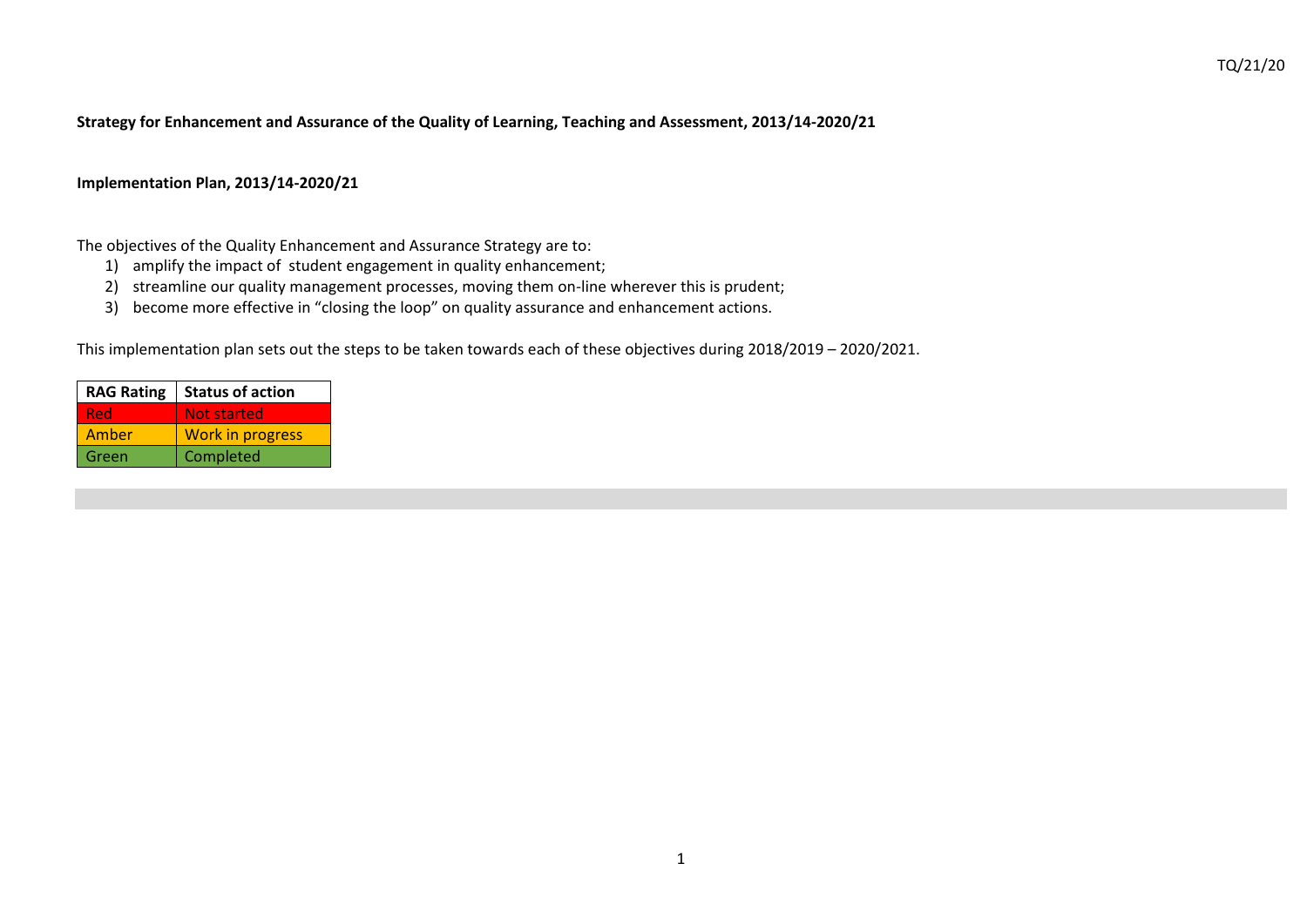# *Strategic Objective***: Amplify the impact of student engagement in quality enhancement**

| <b>Strategic Actions</b>    | Activity for 2019-2020                           | Activity for 2020-21                              | <b>Responsibility</b>           | <b>Update on Progress</b>                         |
|-----------------------------|--------------------------------------------------|---------------------------------------------------|---------------------------------|---------------------------------------------------|
| We will endeavour to        | We will seek additional                          | SSSWG/TQC to revisit the                          | <b>Academic Quality Officer</b> | RVC4Life registration and update requests         |
| increase response rates for | methods for capturing the                        | process of obtaining                              | (Student Engagement)            | used to include a request for most recent         |
| the RVC Employer Surveys.   | contact details of our                           | employer contact details.                         |                                 | graduates to provide their line manager's         |
|                             | graduates' employers' in order                   |                                                   |                                 | work email address. However since spring          |
|                             | to administer the RVC<br><b>Employer survey:</b> | The RCVS have suggested<br>that FEs and HEIs work |                                 | 2020, this is no longer the case and this         |
|                             | 1. RVC4Life registration                         | together to obtain VN                             |                                 | request for information has been removed by       |
|                             | 2. RVC Graduate Survey                           | Employer feedback. In the                         |                                 | the Alumni office. As confirmed with the          |
|                             |                                                  | absence of a joint VN Council                     |                                 | Alumni office, this is due to i) changes in GDPR  |
|                             |                                                  | it is not clear who/how to                        |                                 | which require additional consent to be added      |
|                             |                                                  | take this suggestion forward.                     |                                 | to the form resulting in a larger volume of       |
|                             |                                                  |                                                   |                                 | information being requested which may not         |
|                             |                                                  |                                                   |                                 | appear to be relevant to the audience ii)         |
|                             |                                                  |                                                   |                                 | removal of BVetMed employer survey due to         |
|                             |                                                  |                                                   |                                 | introduction of Veterinary Schools Council        |
|                             |                                                  |                                                   |                                 | employer survey (bulk of sign-ups for RVC4Life    |
|                             |                                                  |                                                   |                                 | come from BVetMeds) iii) timing is not aligned    |
|                             |                                                  |                                                   |                                 | as students are asked to sign up to RVC4Life      |
|                             |                                                  |                                                   |                                 | from the January of the year they graduate        |
|                             |                                                  |                                                   |                                 | and so the information could be quite out of      |
|                             |                                                  |                                                   |                                 | date by the May the following year.               |
|                             |                                                  |                                                   |                                 |                                                   |
|                             |                                                  |                                                   |                                 |                                                   |
|                             |                                                  |                                                   |                                 | 1. RVC Graduate Survey is conducted with          |
|                             |                                                  |                                                   |                                 | graduates one year after graduation for           |
|                             |                                                  |                                                   |                                 | <b>BVetMed/Biological Science/FdSc Veterinary</b> |
|                             |                                                  |                                                   |                                 | <b>Nursing/BSc Veterinary Nursing/Graduate</b>    |
|                             |                                                  |                                                   |                                 | <b>Diploma Veterinary Nursing. The surveys</b>    |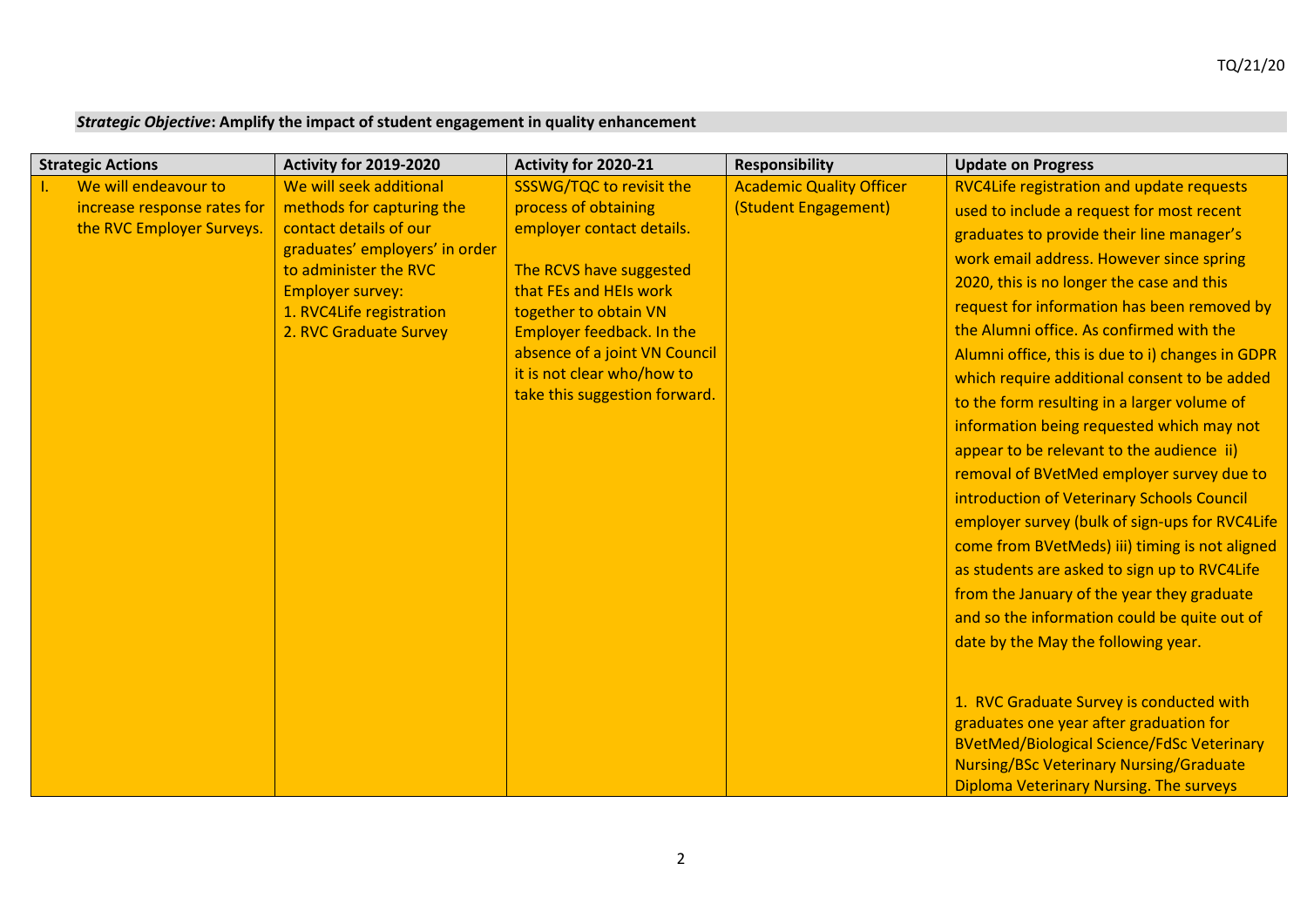| <b>Strategic Actions</b>                                                                                                                                                                                                                                                               | Activity for 2019-2020                                                                                                                                                                            | Activity for 2020-21 | <b>Responsibility</b>                                          | <b>Update on Progress</b>                                                                                                                                                                                                                                                                                                                                                                                                                                                                                                                                                                                                  |
|----------------------------------------------------------------------------------------------------------------------------------------------------------------------------------------------------------------------------------------------------------------------------------------|---------------------------------------------------------------------------------------------------------------------------------------------------------------------------------------------------|----------------------|----------------------------------------------------------------|----------------------------------------------------------------------------------------------------------------------------------------------------------------------------------------------------------------------------------------------------------------------------------------------------------------------------------------------------------------------------------------------------------------------------------------------------------------------------------------------------------------------------------------------------------------------------------------------------------------------------|
|                                                                                                                                                                                                                                                                                        |                                                                                                                                                                                                   |                      |                                                                | include a request to provide their line<br>managers work email address in order to the<br>college to send them the RVC Employer<br>Survey.<br>No employer contact details were provided via<br>the 2020 Graduate Survey.                                                                                                                                                                                                                                                                                                                                                                                                   |
| We will endeavour to<br>$\mathbf{II}$ .<br>increase response rates for<br>the RVC Graduate Surveys.                                                                                                                                                                                    | <b>Liaise with Development</b><br><b>Office (Alumni Relations) and</b><br>Marketing team to identify<br>opportunities to publicise the<br><b>RVC Graduate Survey.</b>                             |                      | <b>Academic Quality Officer</b><br>(Student Engagement)        | From summer 2019 the RVC Graduate Survey<br>is emailed to graduates (only those who have<br>consented to be emailed) through the Alumni<br>Office.<br>In an effort to increase response rates, from<br>summer 2020 the Alumni office will also send<br>a hard copy letter to those graduates whom<br>opted out of receiving email correspondence<br>from the RVC [Maxine Bailey, 19.11.19]                                                                                                                                                                                                                                 |
| Ensure that methods of<br>III.<br>surveying *atypical cohorts<br>are effective in providing<br>quantitative and/or<br>qualitative data to<br>enhance student learning<br>experiences.<br>*Atypical cohorts include small<br>student numbers, distance<br>learning or blended learning. | SSSWG to identify atypical<br>cohorts and work with the<br><b>Course Directors to ensure</b><br>that the methods used to<br>survey students are aiding the<br>enhancement of student<br>learning. |                      | <b>Student Survey Strategy</b><br><b>Working Group (SSSWG)</b> | The SSSWG has commissioned a trial to be<br>conducted over a period of up to 3 academic<br>years from 2018/19 to 2020/21 with<br>BVetMed Year 3, Biosciences Year 2 and<br>Postgraduate Veterinary Education cohorts.<br>The trial will replace module/strand surveys<br>with a termly 'RVC Satisfaction survey' which<br>utilises questions from the National Student<br>Survey and Postgraduate Taught Experience<br>Survey.<br>The SSSWG will evaluate the trial in order to<br>consider rolling it out across all the College's<br>undergraduate and postgraduate courses.<br>Success will be measured by the Academic |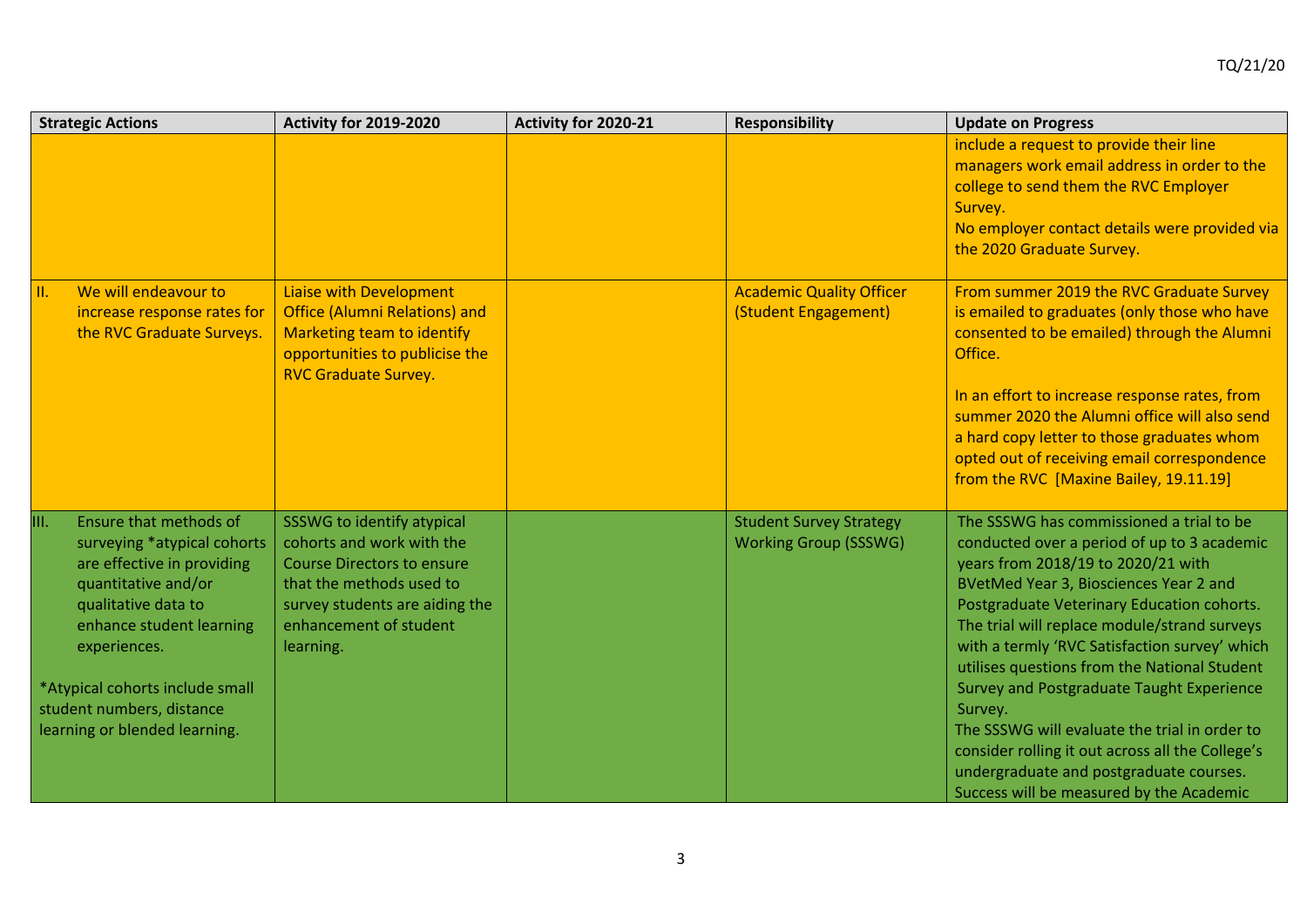| <b>Strategic Actions</b>                                                                                  | Activity for 2019-2020                                                                                                                                                                                          | Activity for 2020-21 | <b>Responsibility</b>                                   | <b>Update on Progress</b>                                                                                                                                                                                                                                                                                                                                                                                                                                                                                                                                          |
|-----------------------------------------------------------------------------------------------------------|-----------------------------------------------------------------------------------------------------------------------------------------------------------------------------------------------------------------|----------------------|---------------------------------------------------------|--------------------------------------------------------------------------------------------------------------------------------------------------------------------------------------------------------------------------------------------------------------------------------------------------------------------------------------------------------------------------------------------------------------------------------------------------------------------------------------------------------------------------------------------------------------------|
|                                                                                                           |                                                                                                                                                                                                                 |                      |                                                         | Quality team through analysis of students'<br>responses to questions relating to student<br>engagement as they appear in the termly RVC<br><b>Satisfaction surveys/National Student</b><br>Survey/Postgraduate Taught Experience<br>Survey [Maxine Bailey, 19.11.19].                                                                                                                                                                                                                                                                                              |
|                                                                                                           |                                                                                                                                                                                                                 |                      |                                                         | During 19/20 we conducted this trial for<br>BVetMed Year 3/Biosciences Year 2 and PG<br>Veterinary Education courses. A termly<br>student survey was rolled out for 2020/21 to<br>all taught undergraduate and postgraduate<br>students. This new termly student survey will<br>address the needs of distance learning groups<br>as the survey questions are designed to reflect<br>a blended learning approach.                                                                                                                                                   |
| IV.<br>Further develop the<br>College's online survey<br>system to ensure ease of<br>access for students. | Access to the online survey<br>system will be added to the<br>College's 'RVC App' enabling<br>students to complete all<br>surveys open to them at any<br>given time. For<br>implementation from Spring<br>2016. |                      | <b>Academic Quality Officer</b><br>(Student Engagement) | This action has been completed. Surveys<br>conducted through the Colleges online survey<br>system are now displayed on the RVC App.<br>The display is tailored to the individual user<br>and provides a scrolling link to all open<br>surveys they have requiring their completion.<br>The RVC App is the Colleges onsite default<br>homepage and is frequently used by students.<br>The new access method has been widely<br>promoted to staff and students. Survey access<br>methods are monitored by the 'Student<br>survey strategy working group'. [02.11.16] |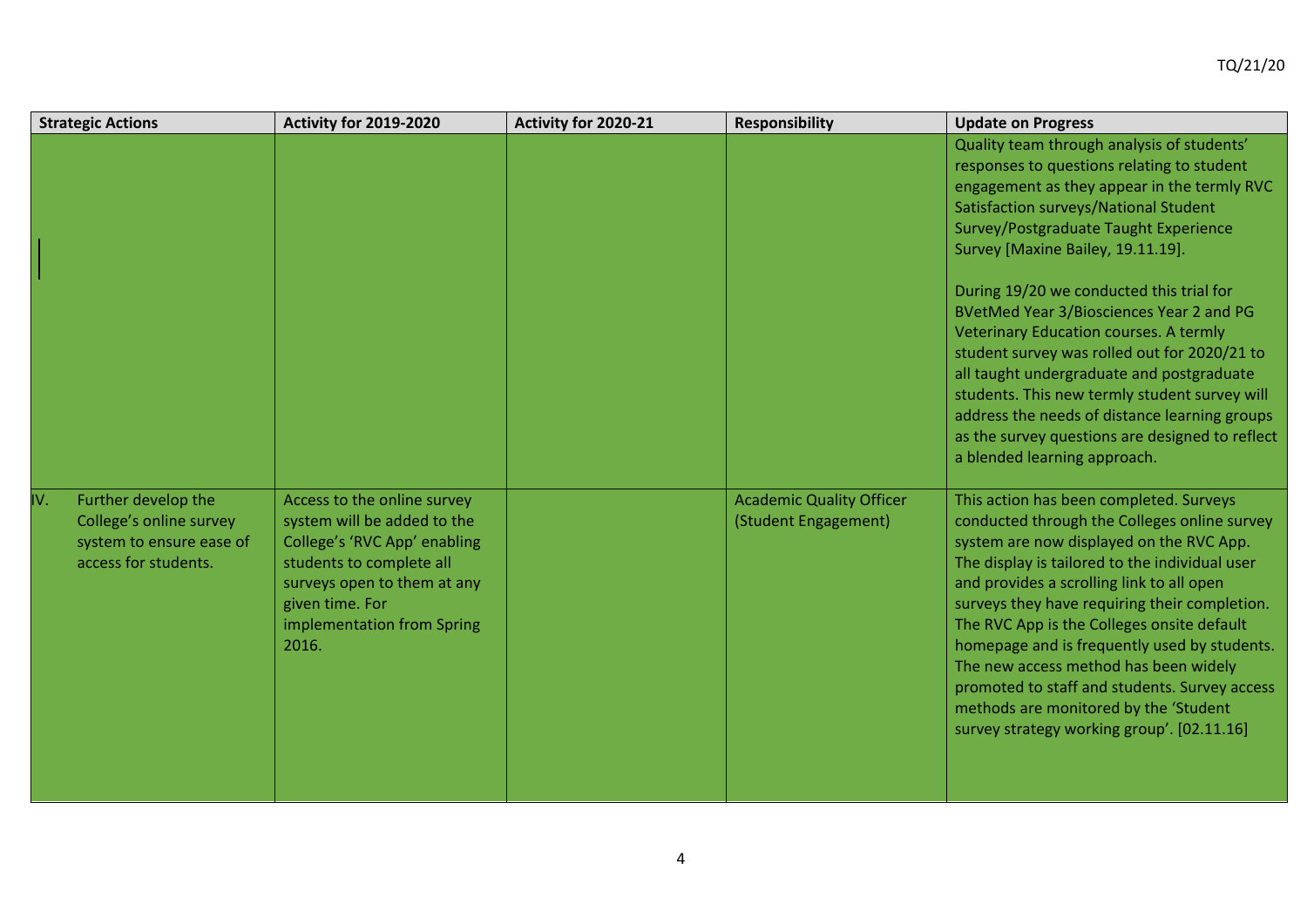|     | <b>Strategic Actions</b>                                                                                                      | Activity for 2019-2020                                                                                                                                                                                                                                                                                                                                                                  | Activity for 2020-21                                                                                                                                                                                                                                                                                                                                                                                                    | <b>Responsibility</b>                                                                        | <b>Update on Progress</b> |                                                                                                                                                                                                                                                                                                                                                                                                                                                                                                                                                                                              |
|-----|-------------------------------------------------------------------------------------------------------------------------------|-----------------------------------------------------------------------------------------------------------------------------------------------------------------------------------------------------------------------------------------------------------------------------------------------------------------------------------------------------------------------------------------|-------------------------------------------------------------------------------------------------------------------------------------------------------------------------------------------------------------------------------------------------------------------------------------------------------------------------------------------------------------------------------------------------------------------------|----------------------------------------------------------------------------------------------|---------------------------|----------------------------------------------------------------------------------------------------------------------------------------------------------------------------------------------------------------------------------------------------------------------------------------------------------------------------------------------------------------------------------------------------------------------------------------------------------------------------------------------------------------------------------------------------------------------------------------------|
| IV. | Continue to provide and<br>promote opportunities for<br>student engagement in<br>relevant AQA&E<br>procedures and activities. | 1. Conduct mapping exercise<br>to identify which AQA&E<br>Procedures currently do/do<br>not include student<br>representation.<br>2. Review outcome of mapping<br>exercise with SU<br>President/SU Vice President<br>for Representation and<br>Communication to identify i)<br>any gaps in student<br>representation and ii) how<br>students engagement and<br>impact can be maximised. | SU Course Reps programme:<br>to be promoted to all<br>cohorts to encourage<br>nominations in post and<br>recruitment of reps to<br>membership of academic<br>committees for 2020/21.<br>SU Course Reps programme:<br>to be supported through<br>redevelopment of 'Training<br>and support programme'<br>tailored to circumstances<br>facing Reps during 2020/21.<br>This includes an online<br>training programme, with | <b>Academic Quality Officer</b><br>(Student Engagement) &<br><b>Academic Quality Manager</b> | [01.02.17]<br>2.          | Mapping exercise conducted<br>SU satisfied that there are no gaps in<br>student representation and there are<br>lots of efforts to increase student<br>engagement and impact.<br><b>Academic Quality Manager invited</b><br>students to attend a presentation on<br>'How you and the RVC quality assure<br>your course' during Welcome Week<br>$(26th$ and $27th$ Sept 2019). The session<br>was attended by three new first year<br>students' who felt that the session<br>was very enlightening as they had not<br>appreciated just how much quality<br>assurance takes place and how they |
|     |                                                                                                                               | 3. Communicate range of<br>opportunities with SU<br><b>Course Reps/SU Officers for</b><br>involvement in AQA&E<br>procedures and activities<br>during 2018/19.                                                                                                                                                                                                                          | sessions delivered by key<br><b>RVC teams including Advice</b><br>Centre, Marketing team,<br>Learning and Wellbeing.                                                                                                                                                                                                                                                                                                    |                                                                                              | reps.                     | could be involved. These students<br>appeared keen to become course                                                                                                                                                                                                                                                                                                                                                                                                                                                                                                                          |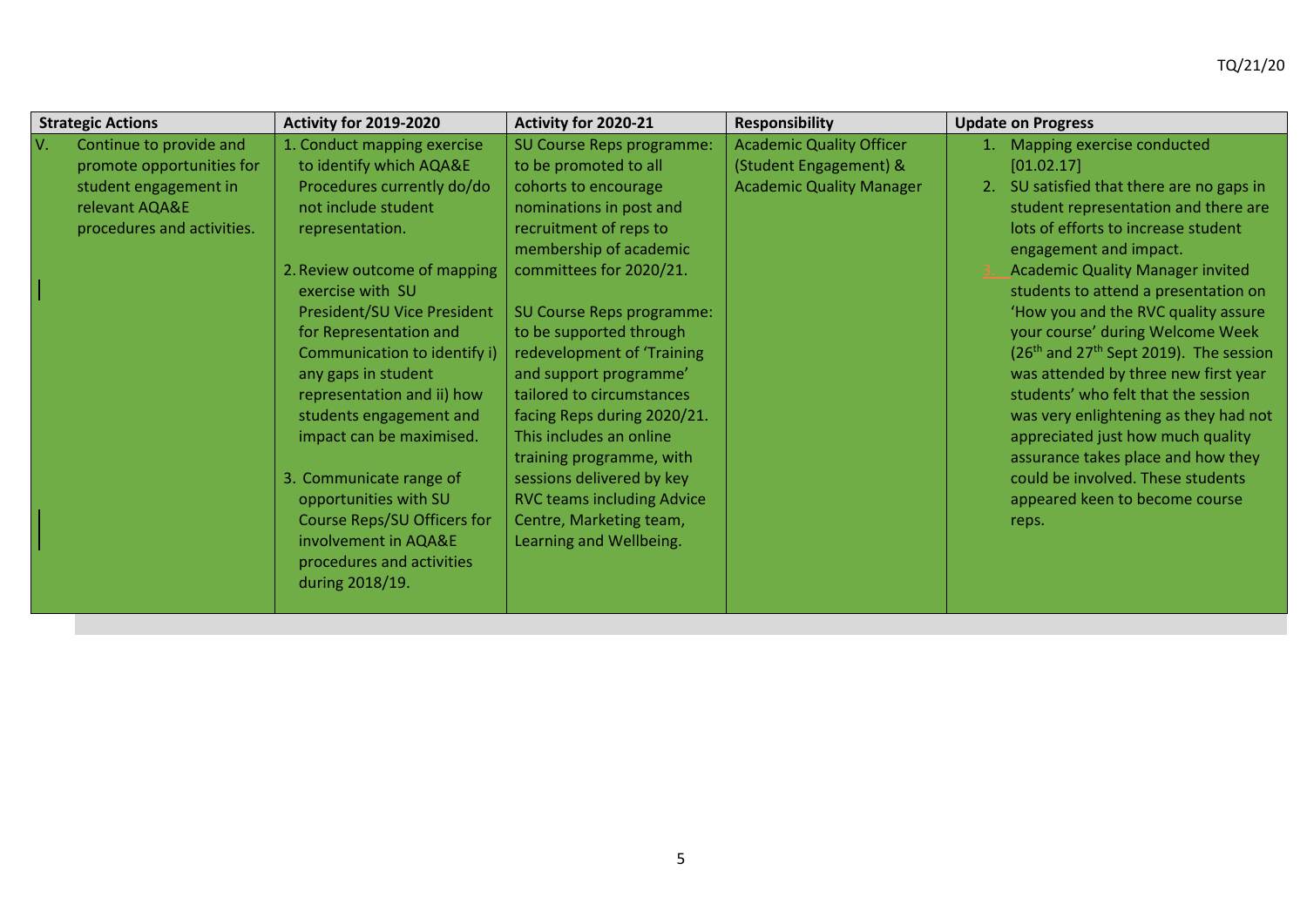### *Strategic Objective***: Streamline our quality management processes, moving them on-line wherever this is prudent.**

| <b>Strategic Actions</b>    | <b>Activity for 2019-2020</b>               | <b>Responsibility/Status</b>    | <b>Update on Progress</b>                      |
|-----------------------------|---------------------------------------------|---------------------------------|------------------------------------------------|
| <b>Review all AQA&amp;E</b> | Create a rolling plan of review of          | <b>Academic Quality Manager</b> | The plan is to formally review all AQA&E       |
| Procedures.                 | <b>AQA&amp;E Procedures.</b>                |                                 | Procedures at least once every six years.      |
|                             |                                             |                                 |                                                |
|                             | Obtain feedback from                        |                                 | The next formal review of all AQA&E            |
|                             | staff/students/externals on their use       |                                 | procedures will take place in 2019/20.         |
|                             | of the procedures.                          |                                 | Delayed until end of 2021/22 due to            |
|                             |                                             |                                 | COVID-19.                                      |
|                             | <b>Consider purposing the Periodic</b>      |                                 |                                                |
|                             | <b>Review Procedure to increase the</b>     |                                 | The AQA&E Procedures are informally            |
|                             | focus on enhancement e.g. the               |                                 | updated on an ongoing basis.                   |
|                             | 'Course Enhancement Procedure'.             |                                 |                                                |
|                             |                                             |                                 | Informal and formal feedback is collected      |
|                             |                                             |                                 | from staff/students/externals on their         |
|                             |                                             |                                 | interactions with AQA&E Procedures on          |
|                             |                                             |                                 | an ongoing basis. Collection of more           |
|                             |                                             |                                 | formalised feedback could be increased,        |
|                             |                                             |                                 | including AQ and other areas of Academic       |
|                             |                                             |                                 | Registry.                                      |
|                             |                                             |                                 | A Course Enhancement Procedure                 |
|                             |                                             |                                 | alternative to Periodic Review will be         |
|                             |                                             |                                 | considered during 2019/20. Delayed until       |
|                             |                                             |                                 | end of 2021/22 due to COVID-19.                |
|                             |                                             |                                 |                                                |
|                             |                                             |                                 |                                                |
| III.<br>Move processes on-  | Progress online 'module                     | <b>Academic Quality Manager</b> | RVC Surveys are conducted online (since        |
| line where this will        | management' and 'annual quality             |                                 | $2012/13$ ).                                   |
| improve their               | monitoring' systems as part of PSD          |                                 | <b>External Examiner reports are submitted</b> |
| effectiveness               | <b>Operational Plan (Academic Registry)</b> |                                 | online (since 2013/14).                        |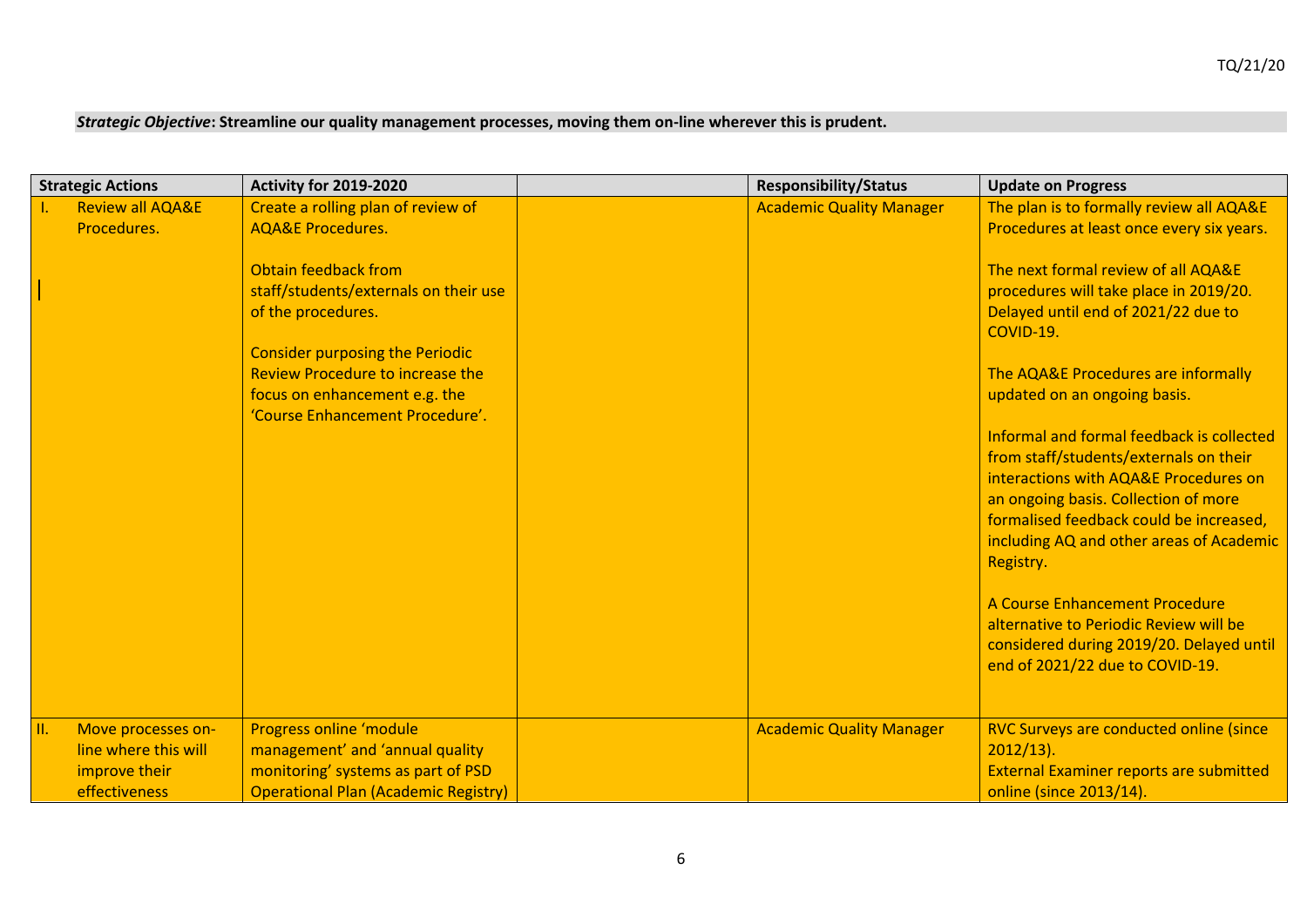| <b>Strategic Actions</b>           | Activity for 2019-2020            | <b>Responsibility/Status</b>    | <b>Update on Progress</b>                |
|------------------------------------|-----------------------------------|---------------------------------|------------------------------------------|
| (including annual                  | project: to investigate software  |                                 | The Collaborative Programmes Officer     |
| quality improvement                | solutions to manage Academic      |                                 | has created forms for Course Design and  |
| reports, student,                  | Quality processes online, with an |                                 | Approval and these are being shared      |
| graduate and                       | expected completion date of Sept  |                                 | online for completion (via SharePoint).  |
| employer surveys,                  | 2022.                             |                                 |                                          |
| <b>External Examiner</b>           |                                   |                                 | Summer 2020 project to conducting        |
| reports, nomination                |                                   |                                 | scoping exercise delayed due to COVID-   |
| of curriculum                      |                                   |                                 | 19.                                      |
| managers and                       |                                   |                                 |                                          |
| <b>External Examiners,</b>         |                                   |                                 |                                          |
| Module/Strand/Electi               |                                   |                                 |                                          |
| ve/Rotation Review                 |                                   |                                 |                                          |
| forms, forms for                   |                                   |                                 |                                          |
| <b>Programme Design</b>            |                                   |                                 |                                          |
| and Approval                       |                                   |                                 |                                          |
| processes e.g.                     |                                   |                                 |                                          |
| <b>Business Plan and</b>           |                                   |                                 |                                          |
| sign-off by the 'Course            |                                   |                                 |                                          |
| <b>Proposal and</b>                |                                   |                                 |                                          |
| Development Group',                |                                   |                                 |                                          |
| Module/Strand                      |                                   |                                 |                                          |
| Leader Handbooks,                  |                                   |                                 |                                          |
| <b>Module Outline form</b>         |                                   |                                 |                                          |
| and the updating of                |                                   |                                 |                                          |
| <b>Assessment &amp; Award</b>      |                                   |                                 |                                          |
| <b>Regulations and</b>             |                                   |                                 |                                          |
| Programme                          |                                   |                                 |                                          |
| Specifications).                   |                                   |                                 |                                          |
| <b>Ensure that AQA&amp;E</b><br>Ш. | Create bitesize summaries of the  | <b>Collaborative Programmes</b> | This is in progress. Design and Approval |
| Procedures are easy                | <b>AQA&amp;E Procedures for:</b>  | <b>Officers</b>                 | of Courses and Collaborative Provision   |
|                                    |                                   |                                 | procedures are currently under wider     |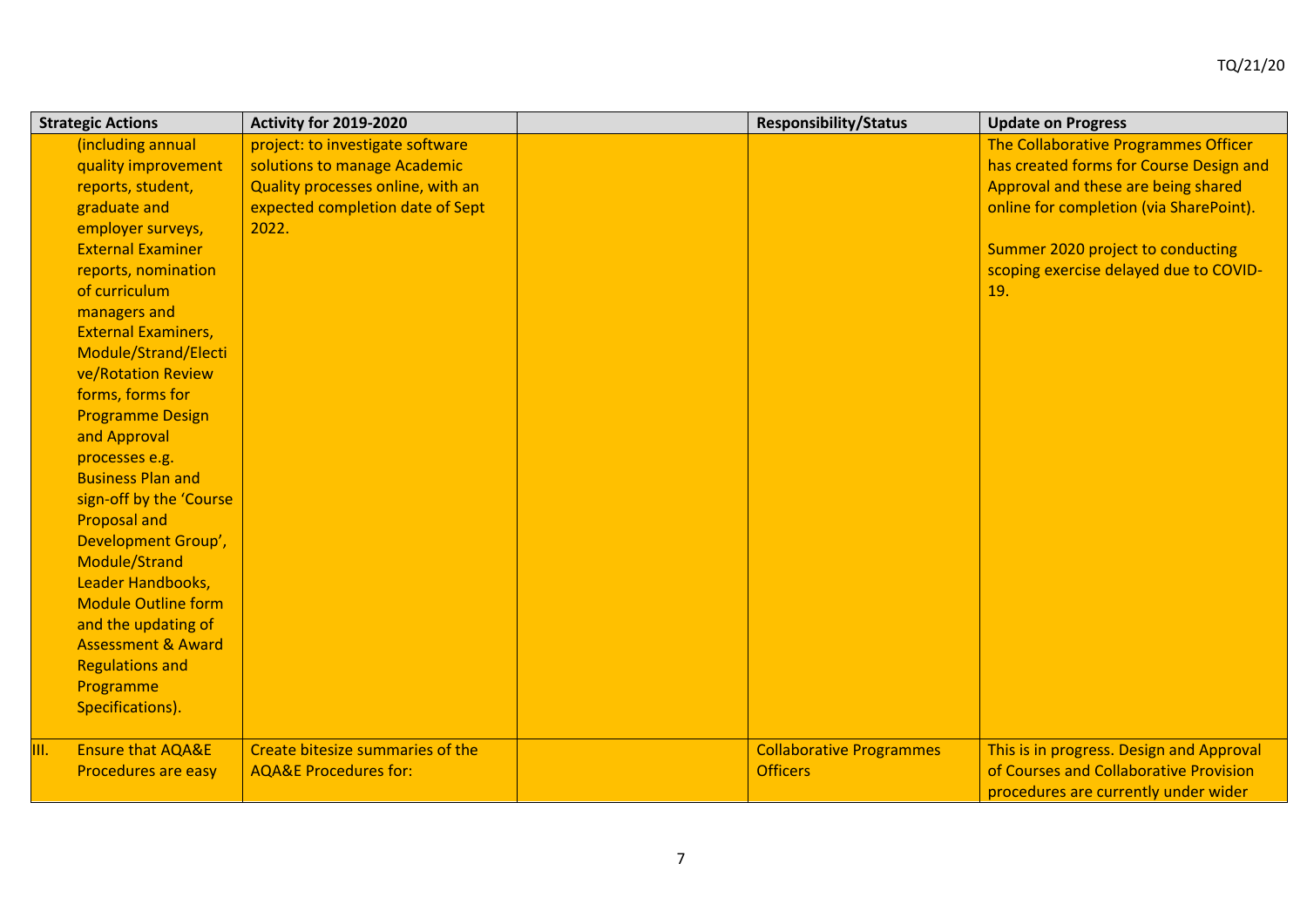| <b>Strategic Actions</b> |                             | Activity for 2019-2020                    | <b>Responsibility/Status</b>    | <b>Update on Progress</b>                                                              |
|--------------------------|-----------------------------|-------------------------------------------|---------------------------------|----------------------------------------------------------------------------------------|
| to find and              |                             | • The Design and Approval of              |                                 | review and this development work will                                                  |
| understand.              |                             | <b>Courses</b>                            |                                 | include creation of bitesize summaries.                                                |
|                          |                             | <b>Collaborative Provision</b>            |                                 |                                                                                        |
|                          |                             |                                           | <b>Academic Quality Manager</b> | Procedures for franchising of RVC                                                      |
|                          |                             | Create bitesize (visual) summaries of     | and Academic Quality Officer    | programmes of study are being                                                          |
|                          |                             | the AQA&E Procedures for:                 | (Student Engagement)            | developed in Autumn term 2020/21.                                                      |
|                          |                             | <b>Module/Strand Surveys</b><br>$\bullet$ |                                 |                                                                                        |
|                          |                             | <b>Module/Strand Review</b><br>$\bullet$  |                                 | In addition, work is ongoing (between AQ                                               |
|                          |                             | <b>Annual Quality Improvement</b>         |                                 | and other teams) to develop stand-alone                                                |
|                          |                             | <b>Reports</b>                            |                                 | procedures for the development,                                                        |
|                          |                             | <b>Periodic Review</b>                    |                                 | approval and management of Study                                                       |
|                          |                             | Validation                                |                                 | Abroad activities.                                                                     |
|                          |                             | <b>Academic Committees</b>                |                                 |                                                                                        |
|                          |                             |                                           |                                 | It is envisaged that the Design and                                                    |
|                          |                             |                                           |                                 | Approval of Courses procedure and the<br><b>Collaborative Provision procedure both</b> |
|                          |                             |                                           |                                 | become a series of separate but                                                        |
|                          |                             |                                           |                                 | interlinked documents/web pages which                                                  |
|                          |                             |                                           |                                 | are focussed on approval and                                                           |
|                          |                             |                                           |                                 | management (as applicable) of different                                                |
|                          |                             |                                           |                                 | types of learning opportunities and                                                    |
|                          |                             |                                           |                                 | collaborative arrangements (e.g. Design,                                               |
|                          |                             |                                           |                                 | approval and management of Joint                                                       |
|                          |                             |                                           |                                 | degrees / Developing and managing                                                      |
|                          |                             |                                           |                                 | franchising arrangements for existing                                                  |
|                          |                             |                                           |                                 | programmes / Developing a new BSc                                                      |
|                          |                             |                                           |                                 | award / Developing and managing a new                                                  |
|                          |                             |                                           |                                 | collaborative placement opportunity) and                                               |
|                          |                             |                                           |                                 | so greatly increasing accessibility /                                                  |
|                          |                             |                                           |                                 | usability.                                                                             |
| IV.                      | <b>Report findings from</b> | Review the current use of 'survey         | <b>Academic Quality Officer</b> | <b>COMPLETED: Survey dashboards were</b>                                               |
|                          | student surveys in an       | dashboards' and extend to all survey      | (Student Engagement)            | developed and completed for all relevant                                               |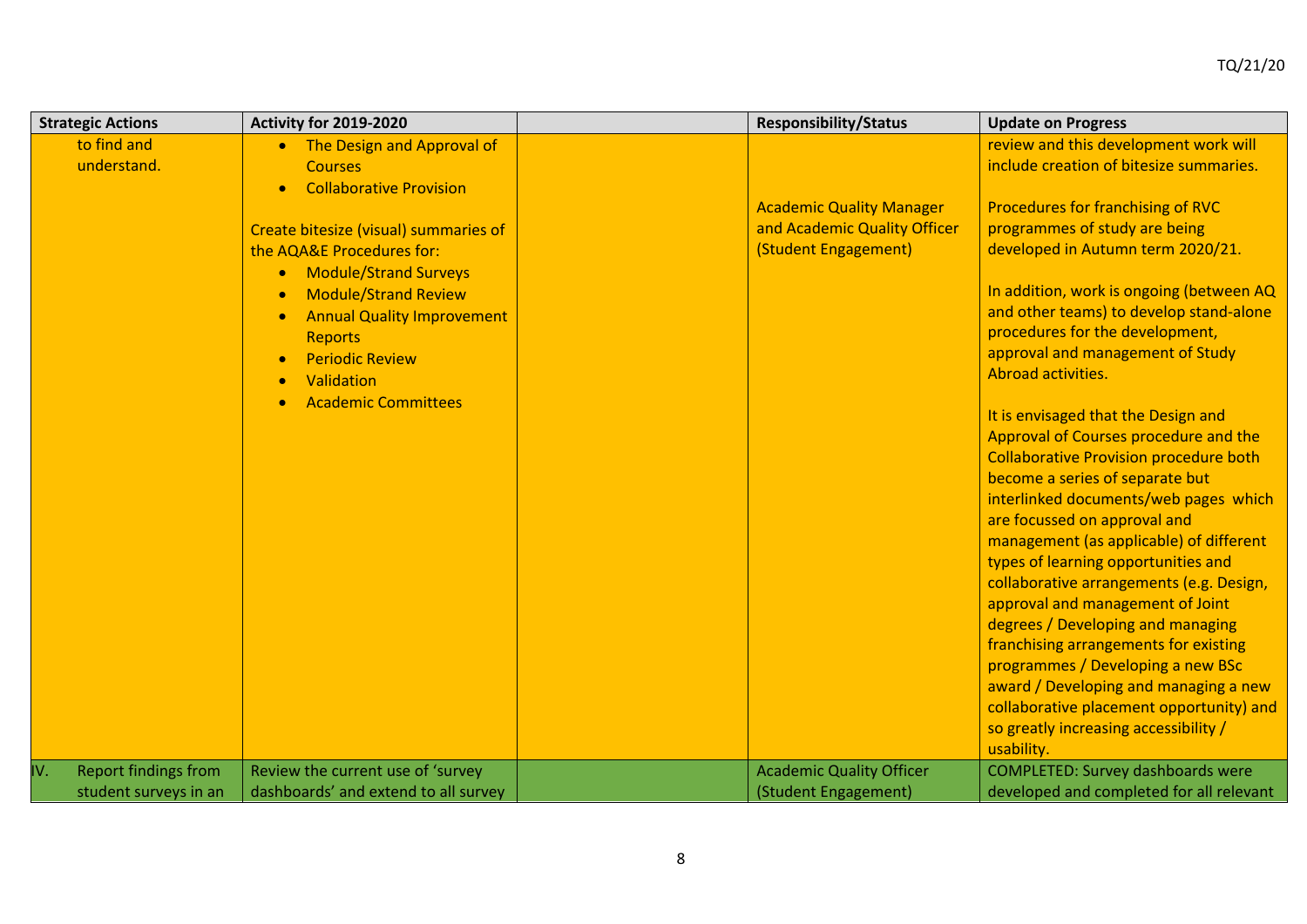|     | <b>Strategic Actions</b>                                                                                                                                              | Activity for 2019-2020                                                                                                                   | <b>Responsibility/Status</b>                                                                          | <b>Update on Progress</b>                                                                                                                                                                                                                                                                                                                              |
|-----|-----------------------------------------------------------------------------------------------------------------------------------------------------------------------|------------------------------------------------------------------------------------------------------------------------------------------|-------------------------------------------------------------------------------------------------------|--------------------------------------------------------------------------------------------------------------------------------------------------------------------------------------------------------------------------------------------------------------------------------------------------------------------------------------------------------|
|     | easily accessible<br>format, which enables<br>identification of<br>positive feedback; key<br>areas for<br>improvement and<br>longitudinal analysis<br>where relevant. | results reporting during Autumn<br>2016 where appropriate.                                                                               |                                                                                                       | student survey results of 2015/16<br>including National student survey, RVC<br>Satisfaction survey, RVC Graduate survey.<br>[Academic Quality Officer (Student<br>Engagement), 02.11.16]                                                                                                                                                               |
| V.  | Reduce academic<br>committee overload<br>for staff and students.                                                                                                      | <b>Review the Academic Committee</b><br>structure.                                                                                       | <b>Academic Quality Officer</b><br>(Student Engagement) and the<br><b>Academic Quality Manager</b>    | The Academic Committee Structure was<br>revised and rolled-out for the 2016/17<br>academic year.<br>It is timely to review the effectiveness of<br>the revised structure and this will be<br>conducted alongside exercises to map<br>RVC practice against the revised Quality<br>Code for Higher Education, during<br>2019/20. Delayed due to COVID-19 |
| VI. | Improve effectiveness<br>of academic<br>committees at<br>managing business.                                                                                           | Develop training for Chairs and<br>Secretaries which facilitates the<br>sharing of good practice. To be<br>delivered during Autumn 2016. | <b>Academic Quality Officer</b><br>(Student Engagement) and<br><b>Head of Academic</b><br>Development | <b>COMPLETED: Training for Chairs and</b><br>secretaries of Course Management<br>Committees was delivered during<br>September 2016. [Academic Quality<br>Officer (Student Engagement, 02.11.16]<br>The training will continue to be<br>conducted every Autumn.                                                                                         |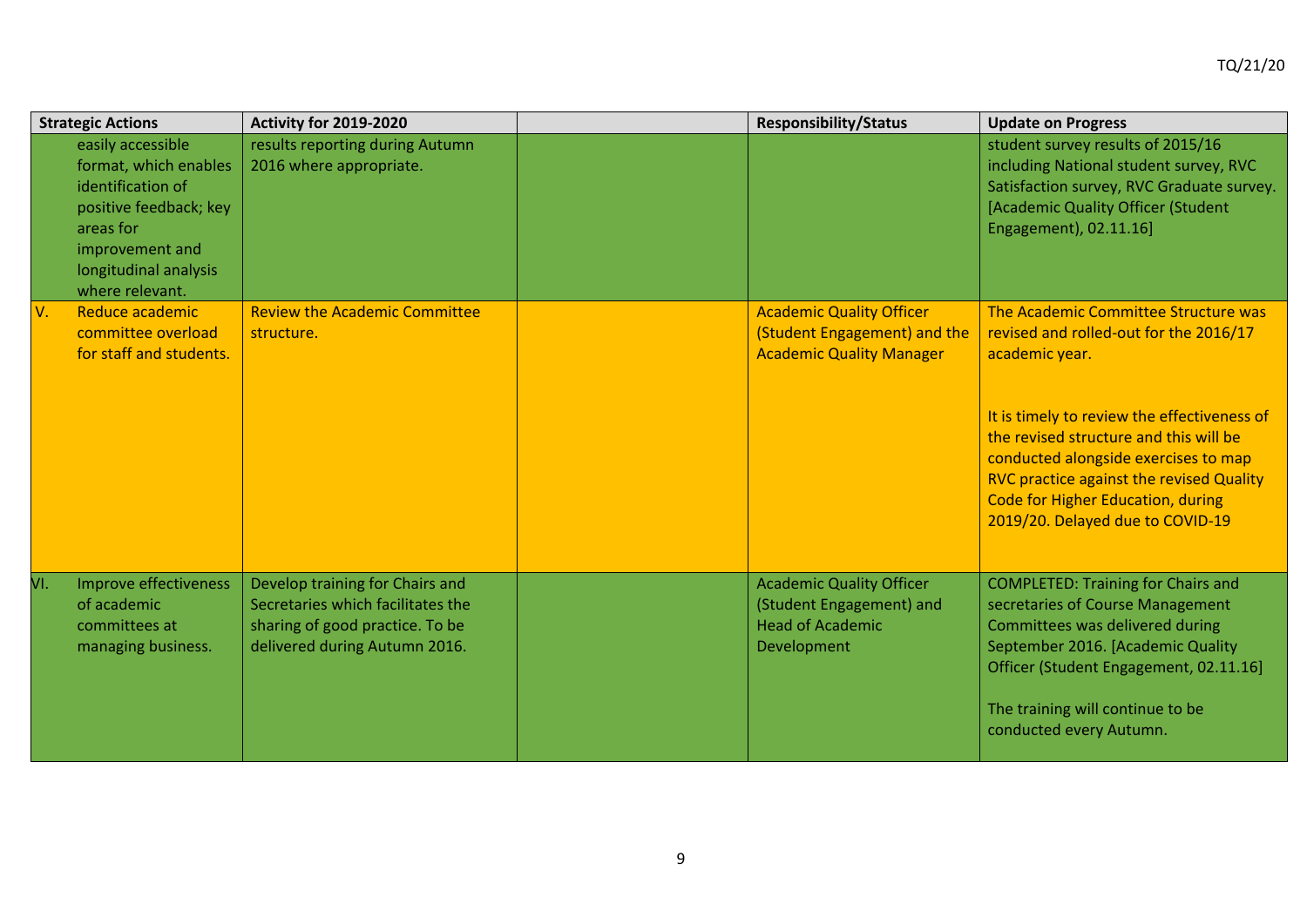| <b>Strategic Actions</b> | <b>Activity for 2019-2020</b> | <b>Responsibility/Status</b> | <b>Update on Progress</b>                |
|--------------------------|-------------------------------|------------------------------|------------------------------------------|
|                          |                               |                              | Academic Registrar and College Secretary |
|                          |                               |                              | are considering running a session on     |
|                          |                               |                              | Chairing meetings' date tbc [15.11.19]   |
|                          |                               |                              |                                          |

*Strategic Objective***: Become more effective in "closing the loop" on quality assurance and enhancement actions.**

| <b>Strategic Actions</b> |                                                                                                          | <b>Activity for 2015-2019</b>                                                                                                                                                                       | <b>Responsibility/Status</b>                                                                                                                   | <b>Update on Progress</b> |
|--------------------------|----------------------------------------------------------------------------------------------------------|-----------------------------------------------------------------------------------------------------------------------------------------------------------------------------------------------------|------------------------------------------------------------------------------------------------------------------------------------------------|---------------------------|
|                          | Streamline the use of enhancement<br>focussed action plans as the primary<br>output of AQA&E Procedures. | Consolidate action plans from TQC sub-groups<br>to reduce the number of meetings and burden<br>on staff (e.g. TQC sub-groups for considering<br>AQIRs/survey results/external examiner<br>reports). | Academic Quality Manager, the<br><b>Academic Quality Officers and</b><br><b>Academic Quality and Academic</b><br><b>Quality Administrator.</b> | Completed                 |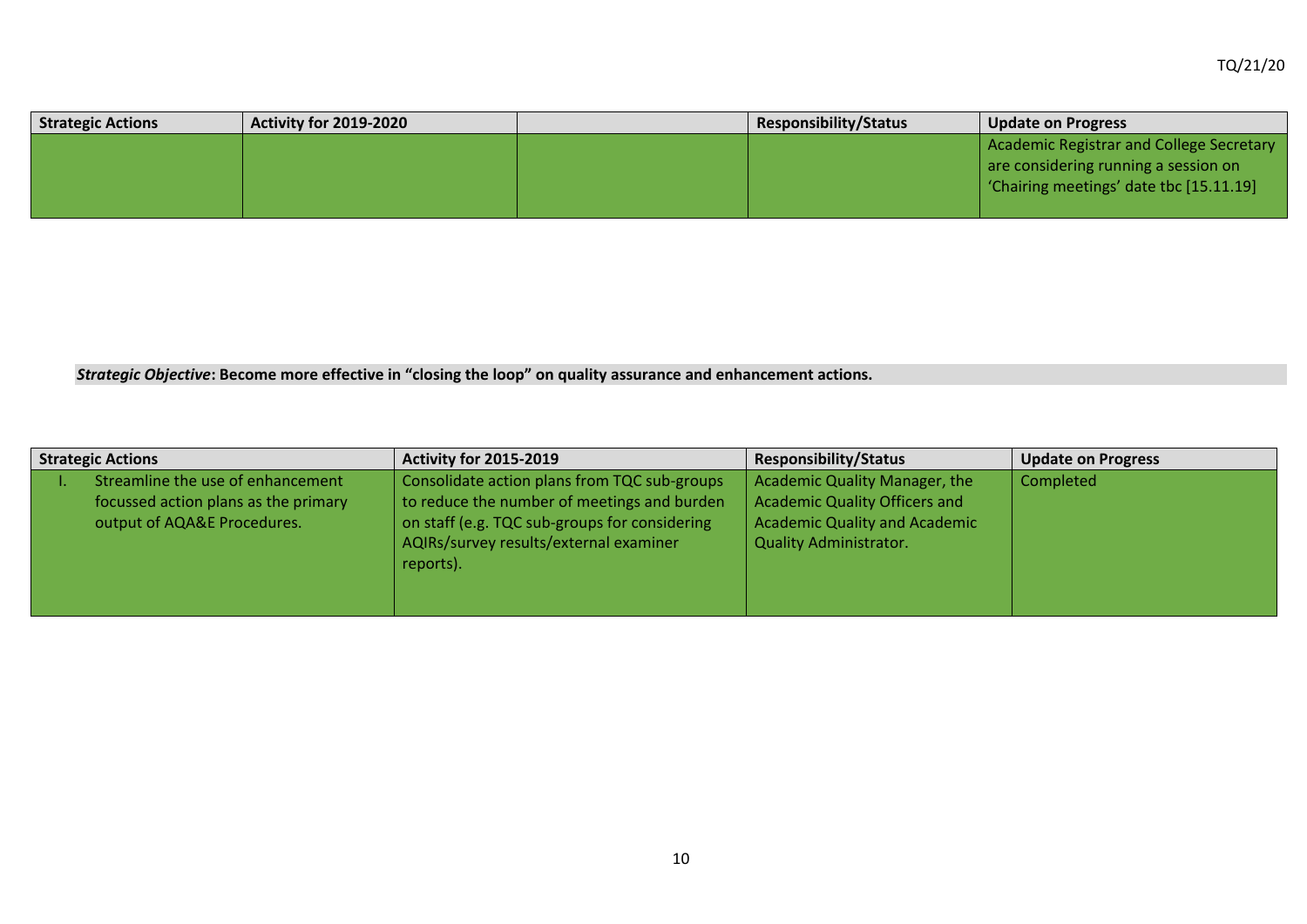# **Key Performance Indicators 2013/14– 2020/2021**

| <b>Student Engagement</b>                                                                                                   | <b>Baseline</b><br>2013/14 | <b>Monitoring</b><br>2014/15                                                                                                | <b>Monitoring</b><br>2015/16                                                                              | <b>Monitoring</b><br>2016/17 | <b>Monitoring</b><br>2017/18 | <b>Monitoring</b><br>2018/19 | <b>Monitoring</b><br>2019/20                                                                | <b>Target</b><br>2020/21 |
|-----------------------------------------------------------------------------------------------------------------------------|----------------------------|-----------------------------------------------------------------------------------------------------------------------------|-----------------------------------------------------------------------------------------------------------|------------------------------|------------------------------|------------------------------|---------------------------------------------------------------------------------------------|--------------------------|
| Percentage of<br>1.<br>required SU Course<br>Representative<br>positions filled                                             | 100%                       | 96% (48/50)                                                                                                                 | 92% (46/50)                                                                                               | 92% (47/51)                  | 94% (47/50)                  | 86% (49/56)                  | 97% (58/60)                                                                                 | 100%                     |
| Percentage of SU<br> 2.<br>Course<br>Representatives that<br>opted to continue<br>and were elected to<br>next academic year | 16%(9/55)                  | 23% (11/48)                                                                                                                 | 26% (12/46)                                                                                               | 23% (11/47)                  | 16% (8/49)                   | 20% (10/49)                  | 20% (12/60)                                                                                 | 25%                      |
| 3a. Percentage of SU<br>Course<br>Representatives<br>attending training<br>events: Induction<br><b>Training</b>             | 61%<br>(35/57)             | 67%<br>(32/48)<br>Of those who<br>did not attend<br>- 7 had been<br>reps in<br>previous year<br>and 2 were<br>based abroad. | 67%<br>(31/46)<br>Of those who<br>did not attend<br>-6 were reps<br>previously, 4<br>not in post          | 70% (33/47)                  | 42% (21/50)                  | 59% (29/49)                  | 72% and 1:1<br>sessions to be<br>conducted with<br>those who<br>could not<br>attend (43/60) | 75%                      |
| 3b. Percentage of SU<br>Course<br>Representatives<br>attending training<br>events: Skills<br><b>Training</b>                | $n/a$ not<br>conducted     | 56%<br>(27/48)<br>Of the 22 who<br>did not attend<br>$-2$ were<br>based abroad<br>and 1 was not<br>in post.                 | 50%(23/46)<br>Of those who<br>did not attend<br>$-2$ were not<br>in post, one<br>was distance<br>learning | (18/47)                      | 50% (25/50)                  | 33% (16/49)                  | TBC sessions to<br>be held on<br>14/11/2020                                                 | 50%                      |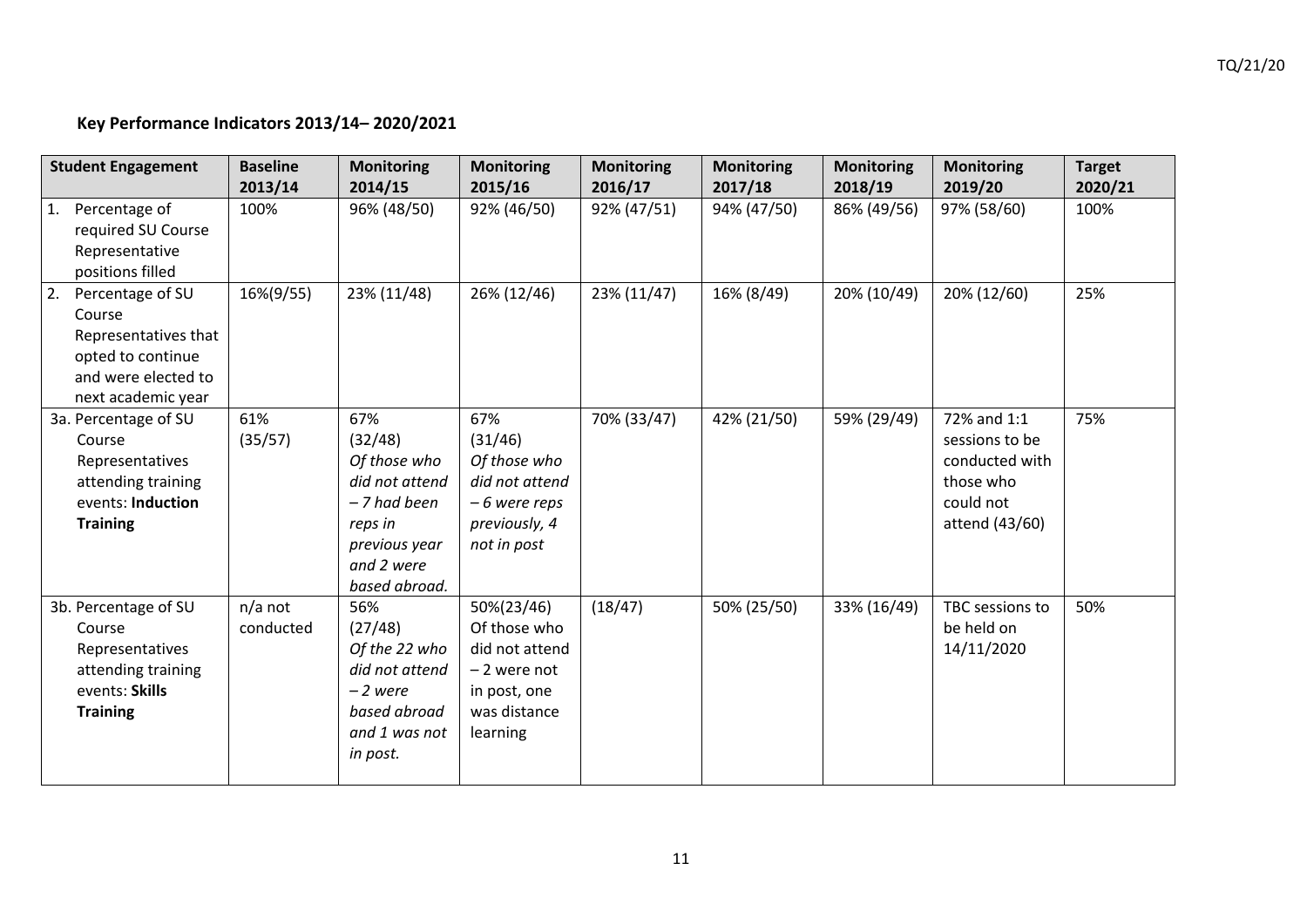| 4. | Percentage of SU<br>Course<br>Representatives<br>attending catch-<br>up/social events                                                                                                                                                                                                     | <b>Spring Social</b><br>$-23%$<br>(13/57)<br>Summer<br>Social - 19%<br>(11/57) | Spring $-27%$<br>(13/48)<br>Summer $-$<br>21% (10/48) | Spring - 28%<br>(13/46)<br>Summer $-$<br>17% (8/46)       | Spring $-$<br>(20/47)<br>Summer $-$<br>not known          | Social held in<br>January 2018 -<br>56% (28/50)         | TBC with the<br>SU [Maxine<br>Bailey,<br>02.11.2020]      | TBC with SU<br>[Maxine Bailey,<br>02.11.2020]                                              | 25%                                                        |
|----|-------------------------------------------------------------------------------------------------------------------------------------------------------------------------------------------------------------------------------------------------------------------------------------------|--------------------------------------------------------------------------------|-------------------------------------------------------|-----------------------------------------------------------|-----------------------------------------------------------|---------------------------------------------------------|-----------------------------------------------------------|--------------------------------------------------------------------------------------------|------------------------------------------------------------|
|    | Attendance rates of<br>required SU Course<br>Representatives at<br>academic<br>committee meetings<br>(total % of Course<br>Management<br>Committee<br>meetings during<br>academic year which<br>had the required<br>student<br>representatives<br>present as detailed<br>in constitution) | 72%                                                                            | 79%                                                   | 82%                                                       | 87%                                                       | Data not<br>collected                                   | 74% - 14 out<br>of 19 CMC<br>meetings                     | To be<br>confirmed<br>through<br>checking CMC<br>minutes<br>[Maxine Bailey,<br>02.11.2020] | 75%                                                        |
|    | 6a. Response rates to<br>student evaluation<br>surveys:<br><b>RVC</b><br>Module/Termly<br>Surveys (% of<br>surveys which met                                                                                                                                                              | overall<br>satisfaction -<br>78%<br>full survey -<br>65%                       | overall<br>satisfaction<br>66%<br>full survey<br>53%  | Overall<br>satisfaction-<br>61%<br>Full survey $-$<br>59% | Overall<br>satisfaction-<br>68%<br>Full survey $-$<br>63% | Overall<br>satisfaction-<br>36%<br>Full survey -<br>30% | Overall<br>satisfaction<br>$-49%$<br>Full survey -<br>47% | Overall<br>satisfaction<br>52%<br>$\overline{\phantom{a}}$<br>Full survey $-$<br>49%       | overall<br>satisfaction -<br>80%<br>full survey $-$<br>70% |

response rate threshold of 25%)

6b. Response rates for student evaluation

overall satisfaction - overall satisfaction - **Overall** satisfaction –

68%

73%

86%

surveys:

**Overall** satisfaction –

**Overall** satisfaction – 37%

overall satisfaction -

80%

28%

**Overall** satisfaction –

69%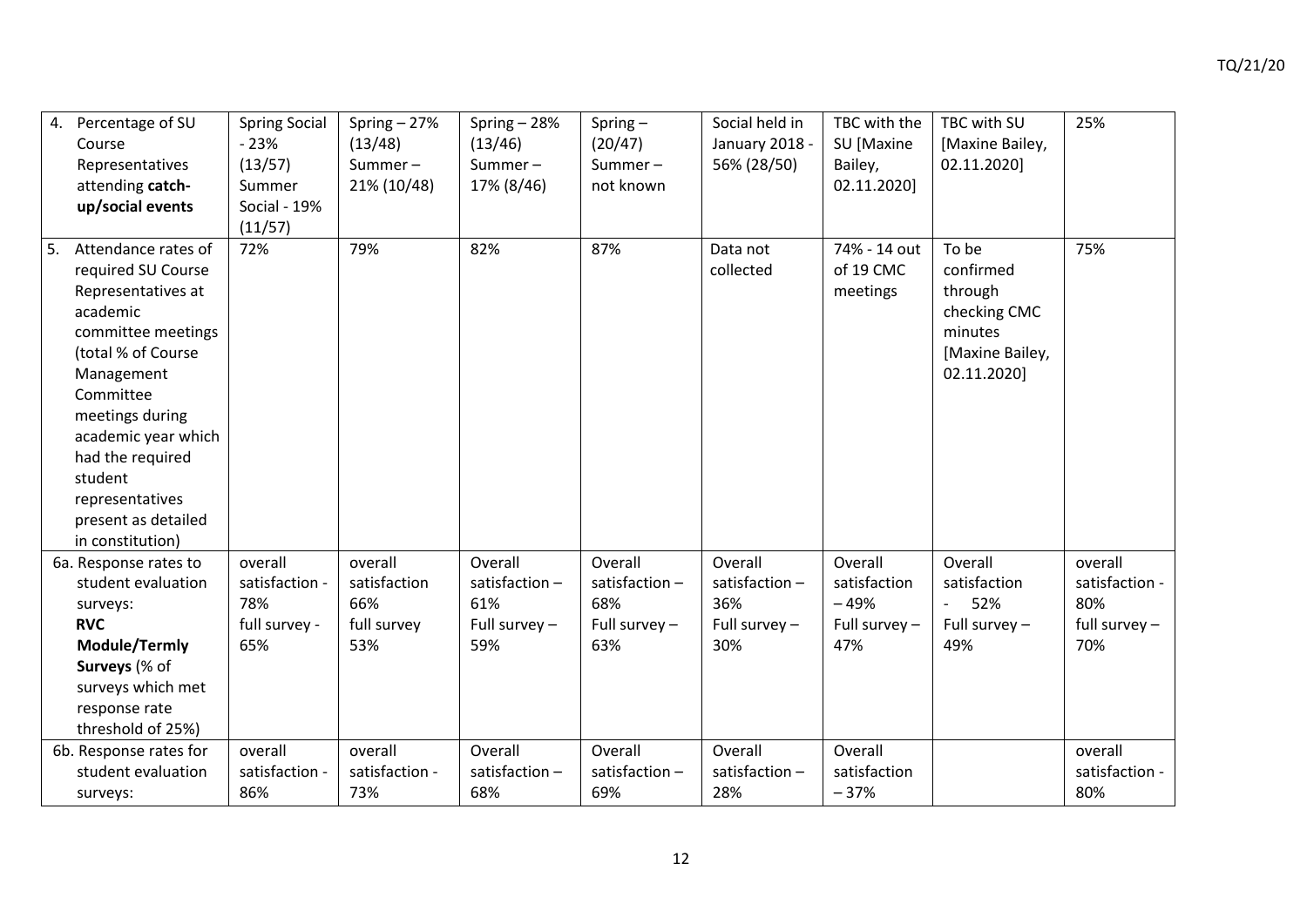| <b>RVC Staff Teaching</b><br>Surveys (% of<br>surveys which met<br>response rate<br>threshold of 25%)                   | full survey -<br>60%                     | full survey -<br>52% | Full survey $-$<br>62%                             | Full survey $-$<br>62%                              | Full survey $-$<br>26%                            | Full survey $-$<br>35%                                                                                               | Overall<br>satisfaction $-$<br>46%<br>Full survey $-$<br>46% | full survey $-$<br>70% |
|-------------------------------------------------------------------------------------------------------------------------|------------------------------------------|----------------------|----------------------------------------------------|-----------------------------------------------------|---------------------------------------------------|----------------------------------------------------------------------------------------------------------------------|--------------------------------------------------------------|------------------------|
| 7. Response rates<br>for RVC<br>Graduate<br>Surveys (% of<br>surveys which<br>met response<br>rate threshold<br>of 25%) | 80%                                      | 66%                  | 83% - 5 out of<br>6 surveys<br>above<br>threshold. | 100% - 6 out<br>of 6 surveys<br>above<br>threshold. | 17% - 1 out of<br>6 surveys<br>above<br>threshold | 20% - 1 out<br>of 5 surveys<br>above<br>threshold,<br>as % of<br>those RVC<br>Alumni had<br>permission<br>to contact | 20% - 1 out of 5<br>surveys                                  | 80%                    |
| 8a. Response rates for<br>national student<br>surveys:<br><b>National Student</b><br><b>Survey</b>                      | 89%                                      | 84%                  | 87%                                                | 83%                                                 | 89%                                               | 90%                                                                                                                  | 76%                                                          | 90%                    |
| 8b. Response rates for<br>national student<br>surveys:<br>Postgraduate<br><b>Taught Experience</b><br><b>Survey</b>     | 43%                                      | 41%                  | 54%                                                | 28%                                                 | 48%                                               | 41%                                                                                                                  | 10%                                                          | 60%                    |
| 8c. Response rates for<br>national student<br>surveys:<br>Postgraduate<br>Research<br><b>Experience Survey</b>          | 79%<br>(2012/13)<br>(biennial<br>survey) | 69%                  | $n/a - biennial$                                   | 61%                                                 | $n/a - biennial$                                  | 38%<br><b>PRES</b><br>conducted<br>annually<br>from here<br>on.                                                      | 21%                                                          | 80%                    |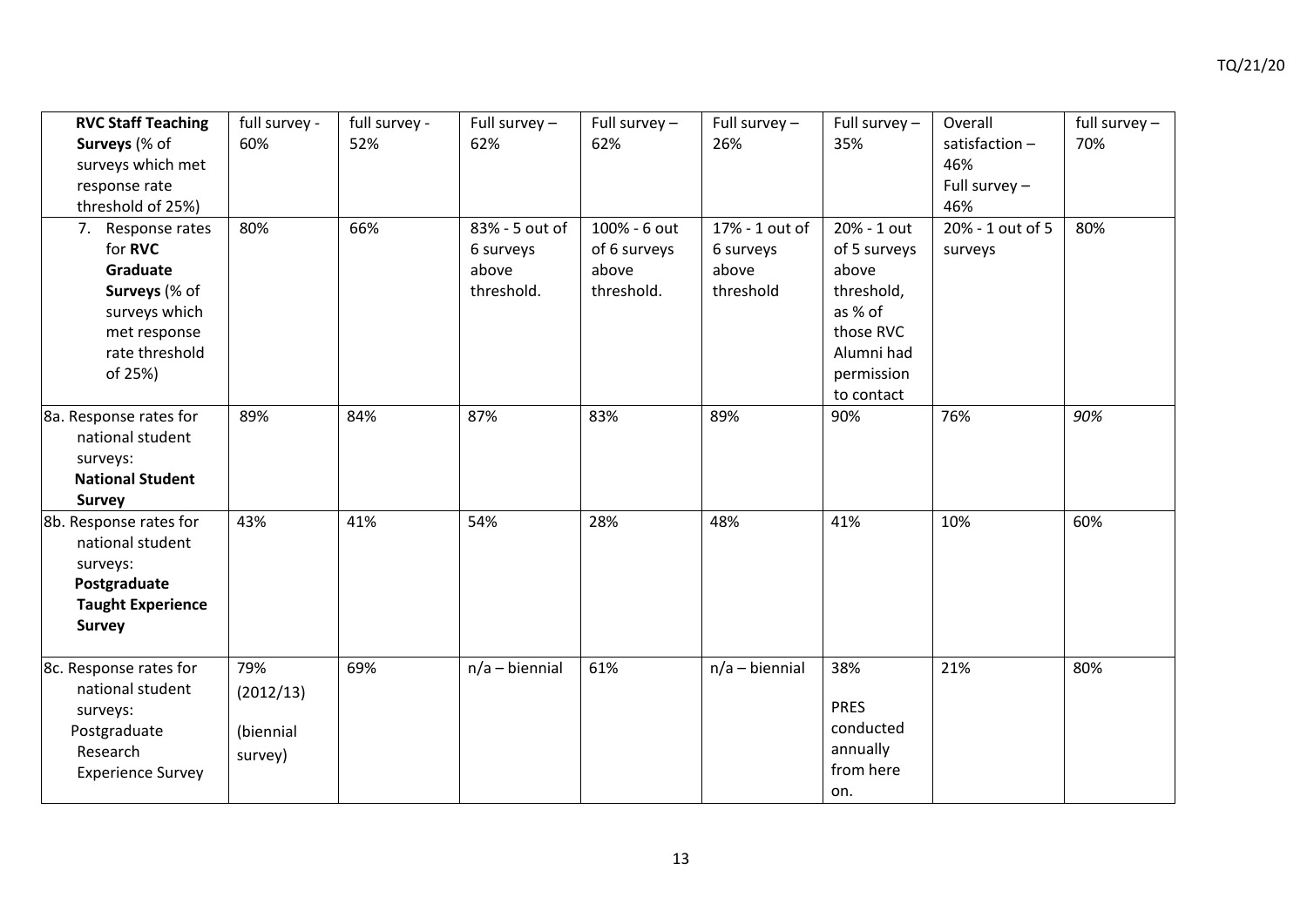| <b>Quality</b><br><b>Management</b><br><b>Processes</b>                                                                                                           | <b>Baseline</b><br>2013/14                                                                                           | <b>Monitoring</b><br>2014/15                                                                                           | <b>Monitoring</b><br>2015/16                                                                                           | <b>Monitoring</b><br>2016/17                                                                                        | <b>Monitoring</b><br>2017/18                                                                                        | <b>Monitoring</b><br>2018/19                                                                                               | <b>Monitoring</b><br>2019/20                                                                                                                                | <b>Target 2020/21</b>                                                                                        |
|-------------------------------------------------------------------------------------------------------------------------------------------------------------------|----------------------------------------------------------------------------------------------------------------------|------------------------------------------------------------------------------------------------------------------------|------------------------------------------------------------------------------------------------------------------------|---------------------------------------------------------------------------------------------------------------------|---------------------------------------------------------------------------------------------------------------------|----------------------------------------------------------------------------------------------------------------------------|-------------------------------------------------------------------------------------------------------------------------------------------------------------|--------------------------------------------------------------------------------------------------------------|
| 9.Quality<br>management<br>cycles (Annual<br>Quality<br>Improvement<br>Reports,<br>External<br>Examiner<br>reporting)<br>completed on<br>time                     | 100%                                                                                                                 | External<br><b>Examiner Reports</b><br>$= 100%$<br><b>Annual Quality</b><br>Improvement<br>Reports = 92%               | External<br>Examiners<br>Reports = $100%$<br><b>Annual Quality</b><br>Improvement<br>Reports = 96%                     | External<br>Examiners<br>Reports = $100%$<br><b>Annual Quality</b><br>Improvement<br>Reports = 88%                  | External<br>Examiners<br>Reports = $100%$<br><b>Annual Quality</b><br>Improvement<br>Reports = Not<br>available yet | External<br>Examiners<br>Reports = $100%$<br>Not calculated<br>for Annual<br>Quality<br>Improvement<br>Reports             | External<br>Examiners<br>Reports = $100%$                                                                                                                   | 100%                                                                                                         |
| 10.Percentage<br>of responses<br>to External<br>Examiner<br>reports,<br>Strand<br>Reviews,<br>Module<br>Reviews and<br><b>AQI Reports</b><br>submitted on<br>time | External<br>Examiner<br>$Reports =$<br>100%<br>Strand/Modul<br>e/Elective<br>reviews = $71%$<br>AQI Reports =<br>92% | External<br><b>Examiner Reports</b><br>$= 100%$<br>Strand/Module/E<br>lective reviews =<br>93%<br>AQI Reports =<br>92% | External<br><b>Examiner Reports</b><br>$= 100%$<br>Strand/Module/E<br>lective reviews =<br>92%<br>AQI Reports =<br>96% | External<br>Examiners<br>Reports = $100%$<br>Strand/Module<br>/Elective<br>reviews = $74%$<br>AQI Reports =<br>100% | External<br>Examiners<br>Reports = $100%$<br>Strand/Module/E<br>lective reviews =<br>77%<br>AQI Reports =<br>100%   | External<br>Examiners<br>Reports = $100%$<br>Not calculated<br>for Strand<br>Reviews, Module<br>Reviews and AQI<br>Reports | External<br>Examiners<br>Reports = $Not$<br>available yet<br><b>Strand Reviews,</b><br>Module<br>Reviews and<br><b>AQI Reports=</b><br>Not available<br>yet | External<br>Examiner<br>Reports = 90%<br>Strand/Module<br>/Elective<br>reviews = 90%<br>AQI Reports =<br>90% |
| 11.Number of<br>outstanding<br>External<br>Examiner<br>nominations                                                                                                | $2\%$ (1/49)                                                                                                         | 13% (6/45)                                                                                                             | 18% 8/45                                                                                                               | 8% 4/48                                                                                                             | 40%                                                                                                                 | 4% 2/52                                                                                                                    | 0%                                                                                                                                                          | 0%                                                                                                           |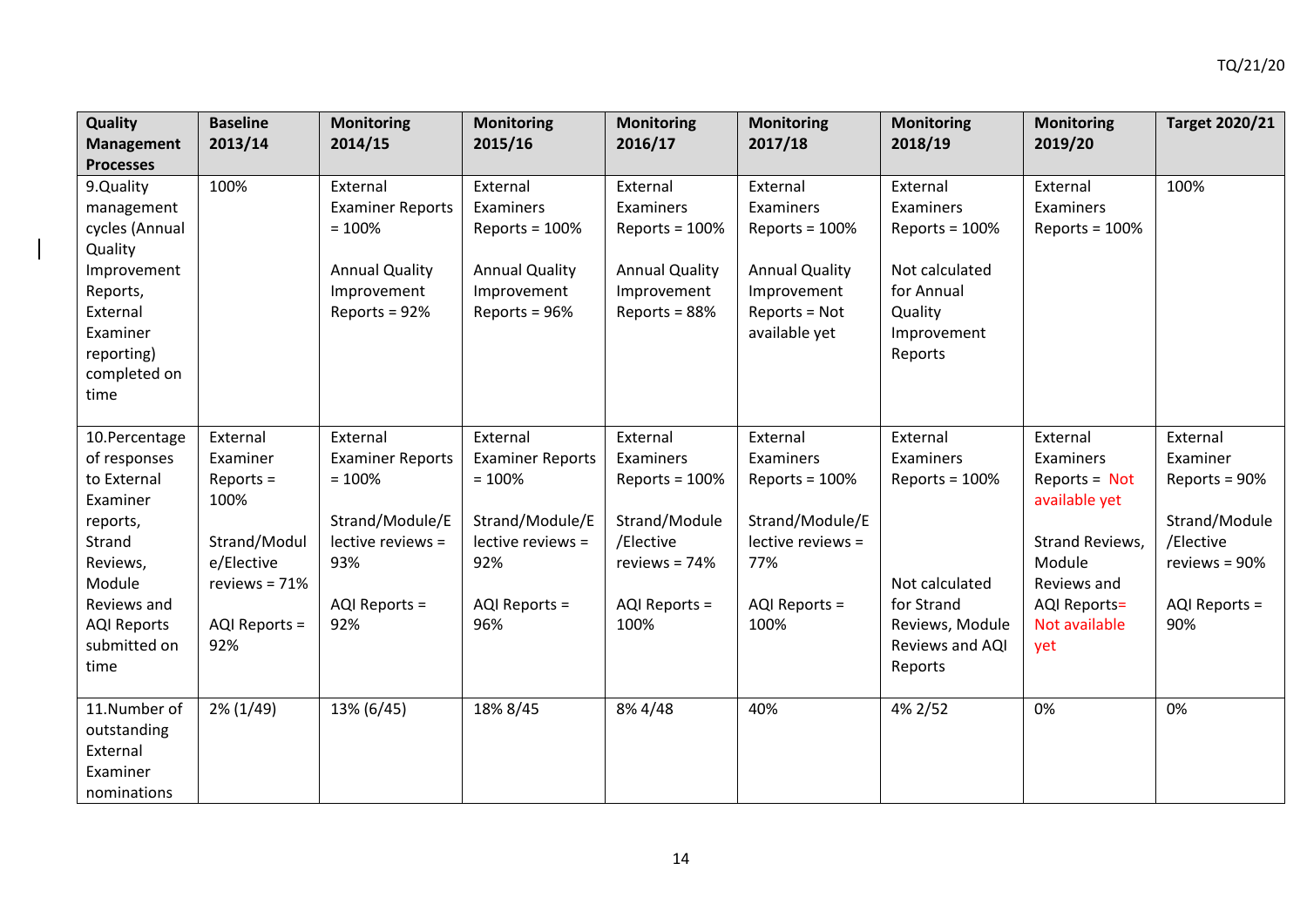| at end of                                            |                                                                                                                                             |                                                                                                                                                 |                                                                                                                                          |                                                                 |                                                                      |                                                                                                                                                                        |                                                                                                                                                                                                                 |                                                          |
|------------------------------------------------------|---------------------------------------------------------------------------------------------------------------------------------------------|-------------------------------------------------------------------------------------------------------------------------------------------------|------------------------------------------------------------------------------------------------------------------------------------------|-----------------------------------------------------------------|----------------------------------------------------------------------|------------------------------------------------------------------------------------------------------------------------------------------------------------------------|-----------------------------------------------------------------------------------------------------------------------------------------------------------------------------------------------------------------|----------------------------------------------------------|
| October<br>12.Accreditati<br>on status of<br>courses | All courses<br>have full<br>appropriate<br>accreditation                                                                                    | All courses have<br>full appropriate<br>accreditation                                                                                           | All courses have<br>full appropriate<br>accreditation                                                                                    | All courses have<br>full appropriate<br>accreditation           | All courses have<br>full appropriate<br>accreditation                | Currently we<br>hold full<br>recognition or<br>accreditation<br>from RCVS, AVBC<br>and AVMA and<br>conditional from<br><b>EAEVE</b><br>$FdSc$ VN = tbc<br>January 2020 | Currently we<br>hold full<br>recognition or<br>accreditation<br>from RCVS,<br>AVBC and<br>AVMA and<br>conditional<br>from EAEVE<br>$FdSc$ VN = RCVS<br>BSc/MSci Suite<br>of Courses $=$<br>Not available<br>yet | All courses<br>have full<br>appropriate<br>accreditation |
| 13.Outcome<br>of QAA HER                             | RVC 'Met UK<br>Expectations'<br>in three<br>judgement<br>areas and<br>received a<br>'Commended'<br>grade for one<br>judgement -<br>Feb 2015 | <b>RVC 'Met UK</b><br>Expectations' in<br>three judgement<br>areas and<br>received a<br>'Commended'<br>grade for one<br>judgement - Feb<br>2015 | RVC 'Met UK<br>Expectations' in<br>three judgement<br>areas and<br>received a<br>'Commended'<br>grade for one<br>judgement - Feb<br>2015 | At least one<br>Commended<br>(achieved-<br>QAA HER Feb<br>2015) | At least one<br>Commended<br>(achieved - QAA<br><b>HER Feb 2015)</b> | At least one<br>Commended<br>(achieved - QAA<br><b>HER Feb 2015)</b>                                                                                                   | At least one<br>Commended<br>$(achieved -$<br>QAA HER Feb<br>2015)                                                                                                                                              | At least one<br>Commended                                |
| 14.Memorand<br>a of                                  | 100%                                                                                                                                        | 100%                                                                                                                                            | $71\% (5/7)$                                                                                                                             | 40% (2/5) $*$                                                   | $17\%$ (1/6) *                                                       | $20\%$ (1/5) *                                                                                                                                                         | 36% (5/14) *                                                                                                                                                                                                    | 100%                                                     |
| Agreement in<br>place for all                        |                                                                                                                                             |                                                                                                                                                 | Agreements with<br><b>ZSL and Bell</b>                                                                                                   | Agreements<br>with Endell                                       | The following<br>agreements and                                      | The following<br>agreements and                                                                                                                                        | Fourteen<br>separate                                                                                                                                                                                            |                                                          |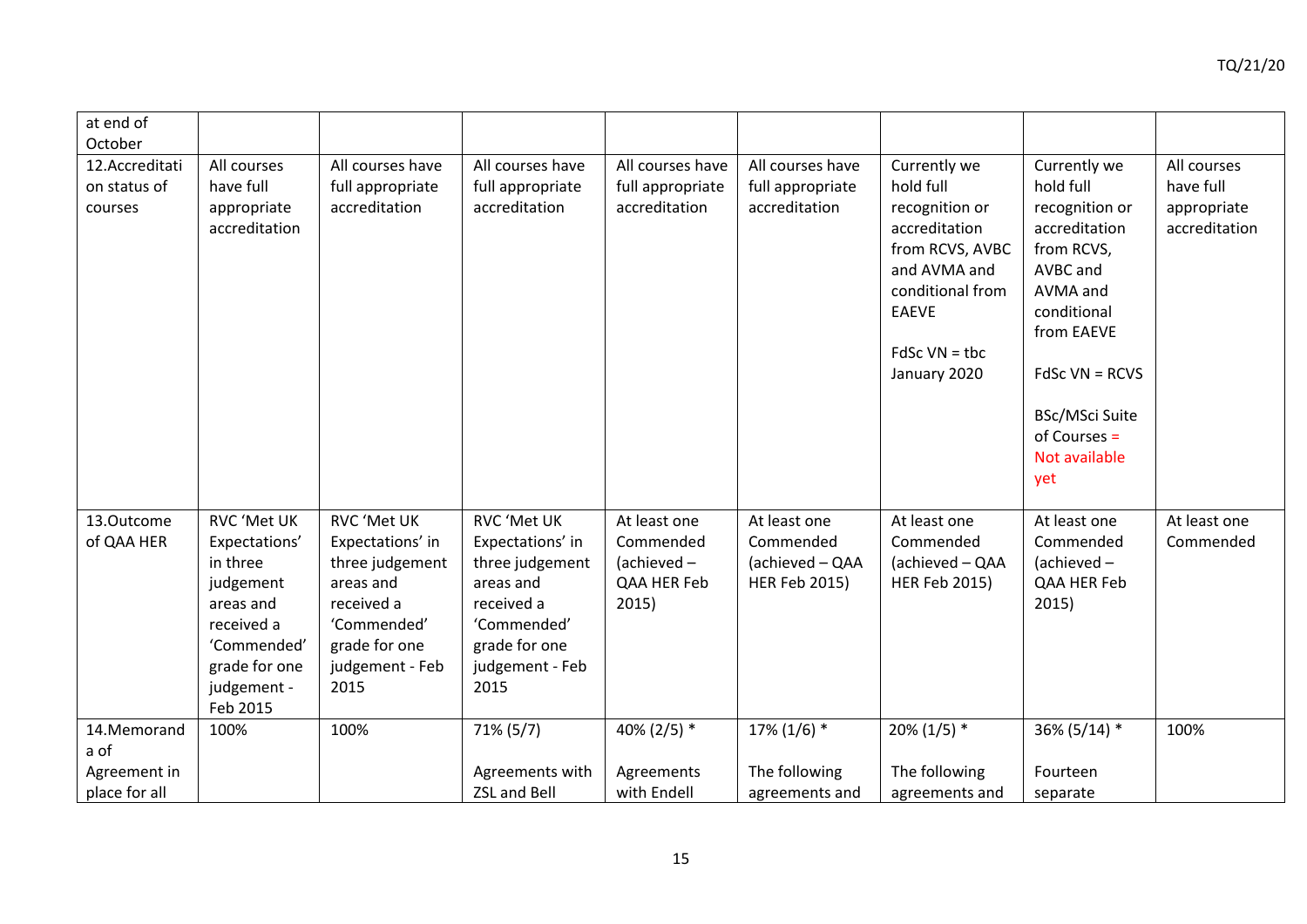| collaborative | Equine                   | Veterinary       | extensions to     | extensions to       | contractual       |
|---------------|--------------------------|------------------|-------------------|---------------------|-------------------|
| provision     | <b>Veterinary Clinic</b> | Group (for       | agreement         | agreement           | agreements        |
|               | (both for Intra          | <b>BVetMed</b>   | signed for        | signed for          | and/or letters    |
|               | <b>Mural Rotations</b>   | Rotations and    | activities        | activities          | of extension      |
|               | and Residencies)         | for MVetMed)     |                   |                     |                   |
|               |                          |                  | commencing in     | commencing in       | were required     |
|               | were developed           | and Bell Equine  | AY2017/18.        | AY2018/19.          | for               |
|               | prior to the             | (for tracking    |                   |                     | collaborative     |
|               | activities               | <b>BVetMed</b>   | Bell<br>$\bullet$ | King's<br>$\bullet$ | activities either |
|               | commencing but           | Rotations) not   | Equine            | College             | commencing in     |
|               | approval was             | signed before    | Veterinar         | London              | 2019/20, or       |
|               | halted by internal       | commencemen      | y Clinic          | (credit             | subject to a      |
|               | discussion               | t of activities. | (tracking         | accumula            | contract that     |
|               | around the               |                  | Rotation)         | tion and            | expired and       |
|               | structure/nature         | * new or         | Blue              | transfer)           | required          |
|               | of the                   | replacement      | Cross             | Vet                 | renewal in        |
|               | arrangements             | agreements for   | (core             | Learning            | 2019/20.          |
|               | and any tax              | activities       | Rotation)         | Organisat           |                   |
|               | implications for         | commencing in    | <b>Buckingh</b>   | ion CIC             | Five of these     |
|               | the College              | academic year    | am                | Wood                | were delivered    |
|               | arising.                 | 2016/17.         | Equine            | Green               | ahead of          |
|               |                          |                  | Vets              | Godmanc             | activities        |
|               |                          |                  | (tracking         | hester              | commencing or     |
|               |                          |                  | Rotation)         | (tracking           | prior to existing |
|               |                          |                  | Fenton            | Rotation)           | contract expiry.  |
|               |                          |                  | Vets              |                     | Of the nine that  |
|               |                          |                  | (internshi        | Of the above,       | were not          |
|               |                          |                  | p)                | one (Wood           | delivered on      |
|               |                          |                  | King's            | Green               | time, two were    |
|               |                          |                  | College           | Godmanchester)      | delivered within  |
|               |                          |                  | London            | was signed ahead    | a month of the    |
|               |                          |                  | (credit           | of                  | expected date     |
|               |                          |                  | accumula          | commencement        | and a further     |
|               |                          |                  |                   | of teaching.        | three within 10   |
|               |                          |                  |                   |                     |                   |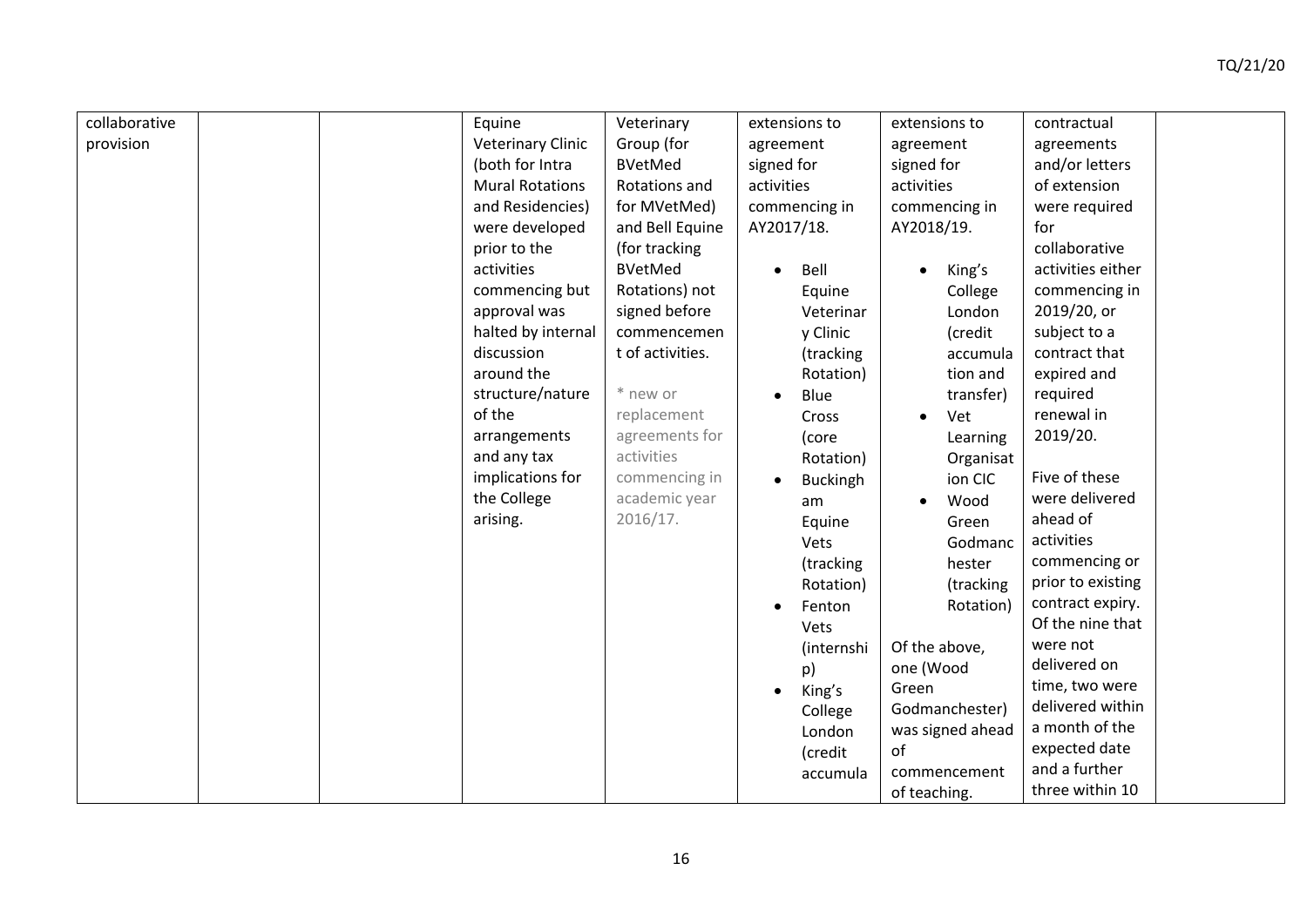|  |  | tion and          |                           | weeks of the   |  |
|--|--|-------------------|---------------------------|----------------|--|
|  |  | transfer)         | The following             | expected date. |  |
|  |  | Wood<br>$\bullet$ | MoAs for                  |                |  |
|  |  | Green             | activities                | * new or       |  |
|  |  | London            | commencing in             | replacement    |  |
|  |  | Centre            | 2018/19 remain            | agreements for |  |
|  |  | (core             | in development:           | activities     |  |
|  |  | Rotation)         |                           | commencing in  |  |
|  |  |                   | <b>RSPCA</b><br>$\bullet$ | academic year  |  |
|  |  | Of the above,     | Harmswo                   | 2019/20        |  |
|  |  | one (Buckingham   | rth                       |                |  |
|  |  | Equine Vets) was  | <b>RSPCA</b><br>$\bullet$ |                |  |
|  |  | signed ahead of   | Finsbury                  |                |  |
|  |  | commencement      | Park/Enfi                 |                |  |
|  |  | of teaching.      | eld                       |                |  |
|  |  |                   |                           |                |  |
|  |  | * new or          | * new or                  |                |  |
|  |  | replacement       | replacement               |                |  |
|  |  | agreements for    | agreements for            |                |  |
|  |  | activities        | activities                |                |  |
|  |  | commencing in     | commencing in             |                |  |
|  |  | academic year     | academic year             |                |  |
|  |  | 2017/18.          | 2018/19.                  |                |  |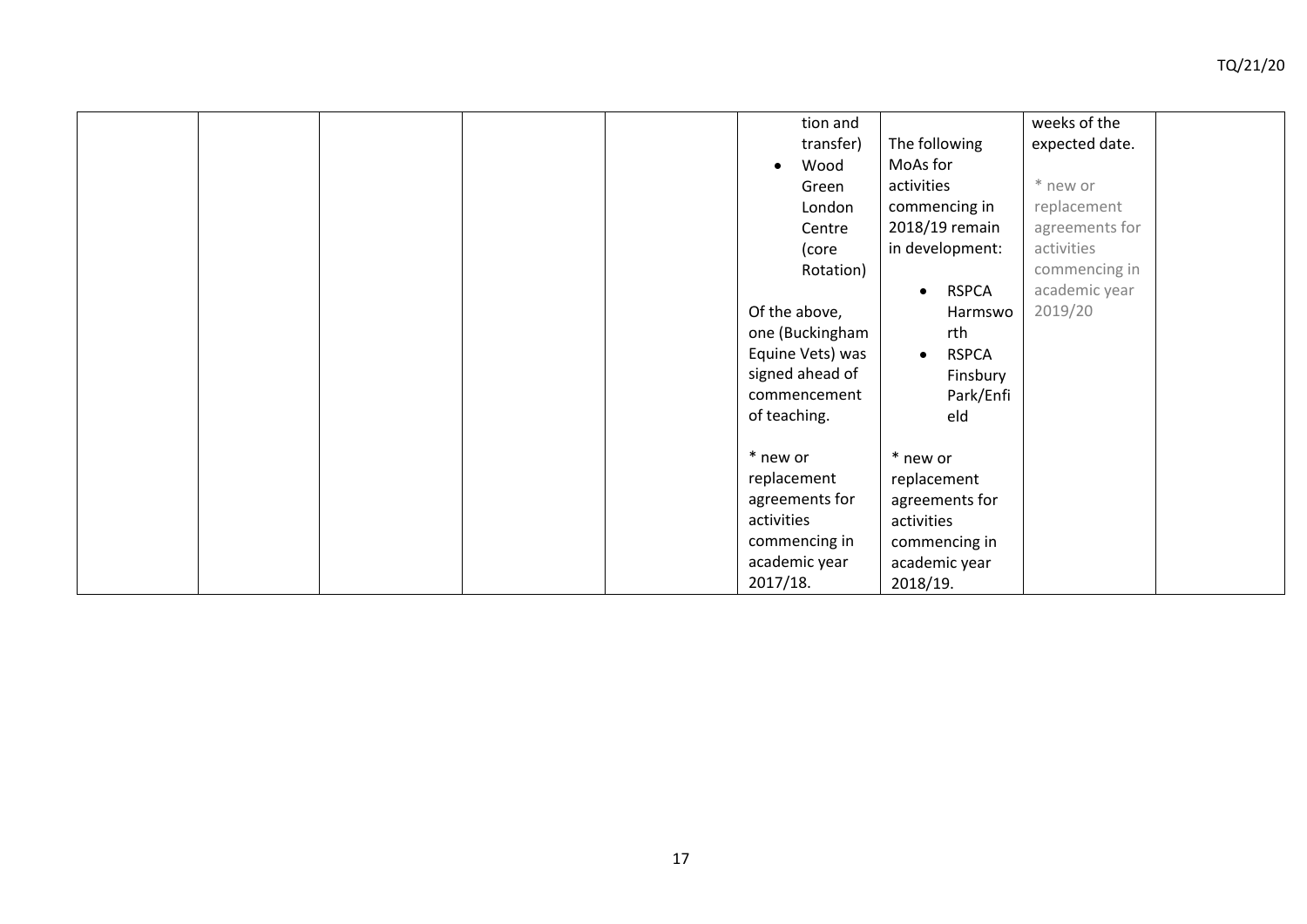| <b>Closing the Loop</b>           | <b>Baseline</b>  | <b>Monitoring</b> | <b>Monitoring</b> | <b>Monitoring</b> | <b>Monitoring</b> | <b>Monitoring</b> | <b>Monitorin</b> | <b>Target</b> |
|-----------------------------------|------------------|-------------------|-------------------|-------------------|-------------------|-------------------|------------------|---------------|
|                                   | 2013/14          | 2014/15           | 2015/16           | 2016/17           | 2017/18           | 2018/19           | g 2019/20        | 2020/21       |
| 15. Number of 'You Said We        | 18               | 16                | 10                | 6                 | 10                | 5                 | 10               | 25            |
| Did' entries                      |                  |                   |                   |                   |                   |                   |                  |               |
|                                   |                  |                   |                   |                   |                   |                   |                  |               |
| 16. Percentage of RVC             | Undergraduat     | Undergraduate     | Undergraduate     | Undergradua       | Undergraduate     | Undergraduat      | <b>TBC</b>       | 0%            |
| Module/Strand/Termly surveys      | $e - 6\% (1/16)$ | $-6\%$ (1/56)     | $-0\%$ (0/6)      | $te - 13%$        | $-43\% (3/7)$     | e                 |                  |               |
| with low scores not receiving     | Postgraduate     | Postgraduate -    | Postgraduate-     | (2/16)            | Postgraduate-     | $0\% (0/5)$       |                  |               |
| response through Module/Strand    | $-50\% (2/4)$    | $0\% (0/12)$      | $8\%$ (1/12)      | Postgraduate      | $0\%$ (0/6)       | Postgraduate      |                  |               |
| review                            |                  |                   |                   | $-15\% (2/13)$    |                   | 40% (4/10)        |                  |               |
| 17a. Scores for overall           | 88%              | 92%               | 91%               | 94%               | 90%               | 86%               | 88%              | 90%           |
| satisfaction on National          |                  |                   |                   |                   |                   |                   |                  |               |
| <b>Student Survey</b>             |                  |                   |                   |                   |                   |                   |                  |               |
| (Q27. Overall I am satisfied      |                  |                   |                   |                   |                   |                   |                  |               |
| with the quality of the course    |                  |                   |                   |                   |                   |                   |                  |               |
| $-$ %                             |                  |                   |                   |                   |                   |                   |                  |               |
| respond as 'strongly              |                  |                   |                   |                   |                   |                   |                  |               |
| agree'/'agree')                   |                  |                   |                   |                   |                   |                   |                  |               |
| 17b. Scores for overall           | 80%              | 81%               | 81%               | 76%               | 90%               | 89%               | 88%              | 85%           |
| satisfaction on Postgraduate      |                  |                   |                   |                   |                   |                   |                  |               |
| Taught Experience Survey (Q.      |                  |                   |                   |                   |                   |                   |                  |               |
| Overall I am satisfied with the   |                  |                   |                   |                   |                   |                   |                  |               |
| quality of the course $-$ %       |                  |                   |                   |                   |                   |                   |                  |               |
| respond as 'definitely            |                  |                   |                   |                   |                   |                   |                  |               |
| agree'/'mostly agree')            |                  |                   |                   |                   |                   |                   |                  |               |
| 17c. Scores for overall           | 85% - 2012/13    | 91%               | n/a biennial      | 73%               | n/a biennial      | 83%               | 70%              | 85%           |
| satisfaction on Postgraduate      |                  |                   |                   |                   |                   |                   |                  |               |
| <b>Research Experience Survey</b> |                  |                   |                   |                   |                   |                   |                  |               |
| (Q. Overall, I am satisfied with  |                  |                   |                   |                   |                   |                   |                  |               |
| the experience of my              |                  |                   |                   |                   |                   |                   |                  |               |
| research degree programme -       |                  |                   |                   |                   |                   |                   |                  |               |
| % 'definitely agree'/'mostly      |                  |                   |                   |                   |                   |                   |                  |               |
| agree')                           |                  |                   |                   |                   |                   |                   |                  |               |